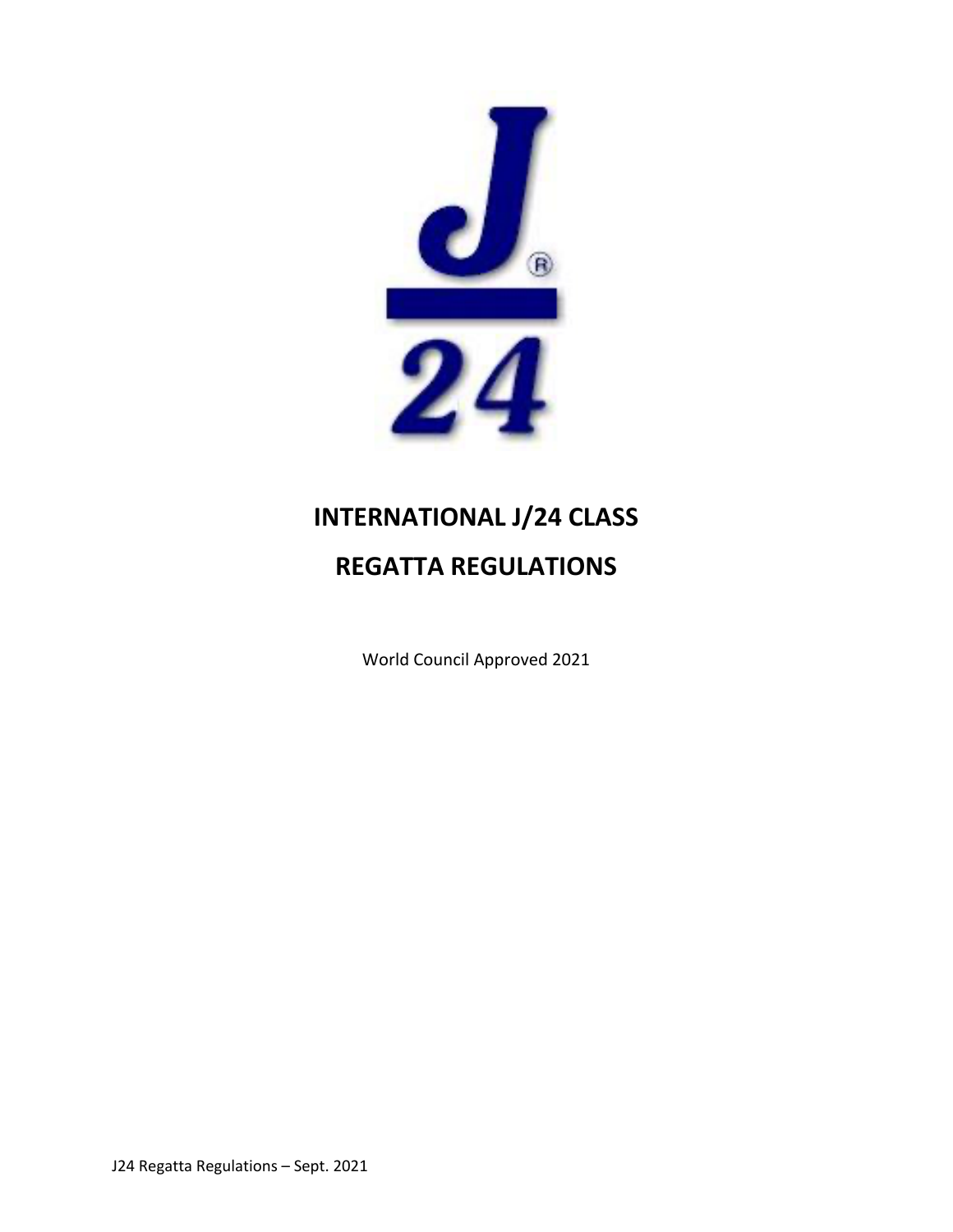# **INTRODUCTION AND APPLICATION**

*These Regatta Regulations have been established to bring uniformity to the awarding and running of J/24 championships, consistent with the one-design nature of the class. Standard formats, conduct and documentation for championship events enable J/24 sailors worldwide to attend events without having to acquaint themselves with different rules and methods of participating.*

*This is a major rewrite of the original IJCA Regatta Standards, now the IJCA Regatta Regulations. The following is an overview of the contents. This document has the status of By-laws of the IJCA and will be updated by the IJCA as circumstances require. This document is included in the definition of "Rules" in the Racing Rules of Sailing – item g.*

- 1. The word "shall", when used in this document, indicates that compliance is mandatory. The word "may" (or similar), when used in this document, indicates that compliance is optional.
- 2. Section A covers items that are common to all international championship events. Section B covers World Championships, and Section C covers Continental Championships. Section D provides standards for Class Sanctioned events, such as national, regional championships and other world championship qualifying events may include these Regatta Regulations in whole or in part by reference.
- 3. Appendices include guidelines, schedules and sample documents to be used for proposing and contracting for international championship events and class sanctioned events.
- 4. Many documents that are maintained on the IJCA website (j24class.org) are included in this document by reference.
- 5. These Regatta Regulations are for the use of the International J/24 Class Association (IJCA) and the organizers of class sanctioned events for the J/24 class.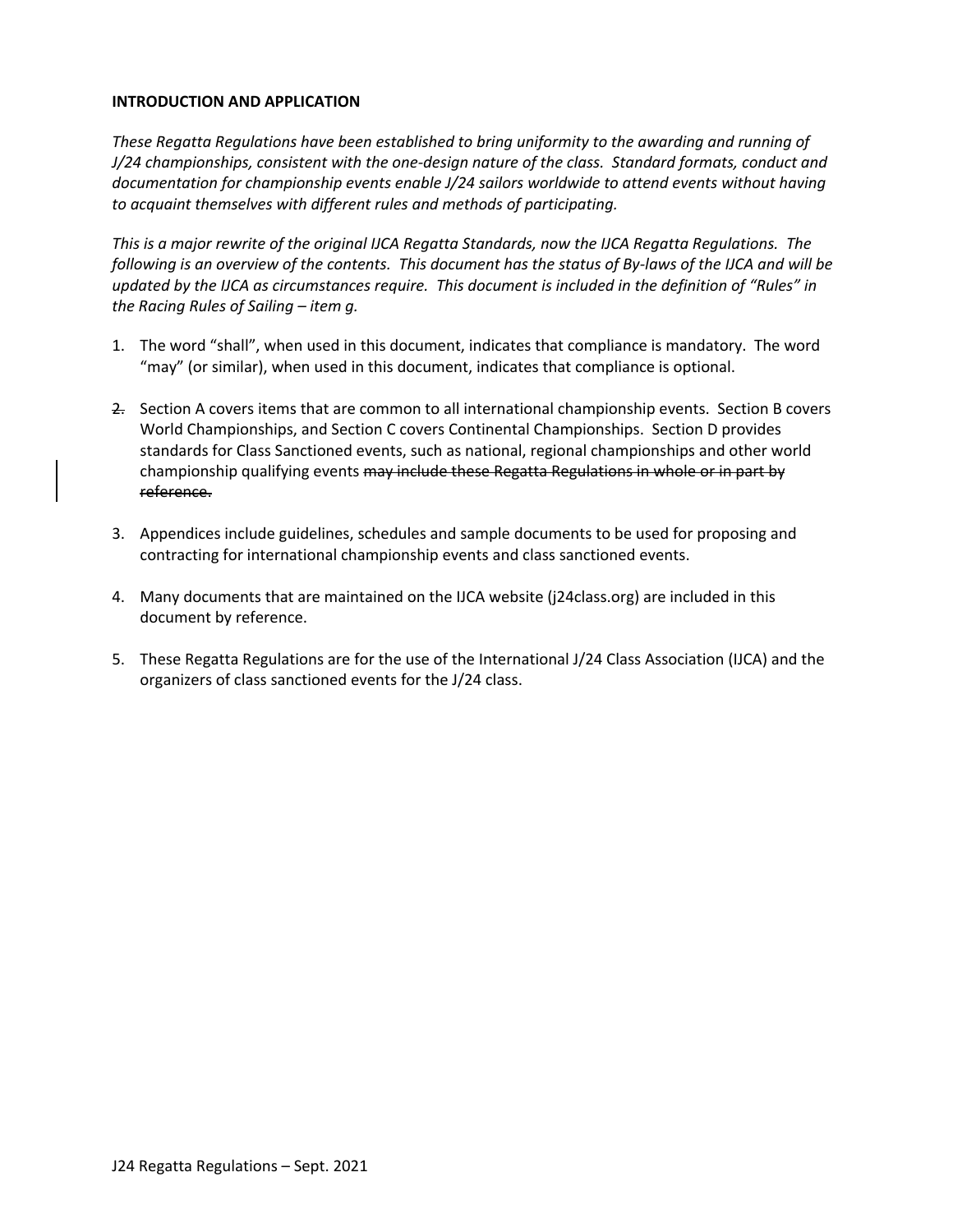# **INTERNATIONAL J/24 CLASS REGATTA REGULATIONS TABLE OF CONTENTS**

# **Definitions and Abbreviations**

# **Section A General – All International Championship Events**

- 1. Applicability
- 2. Conflict
- 3. Event Proposals and Site Selection
- 4. Championship Regatta Financing
- 5. Sponsorship Rights
- 6. Publicizing the Event
- 7. Internet and Websites
- 8. Merchandise

# **Section B World Championships**

- 11. Proposals
- 12. Organizing Authority
- 13. Race Officials
- 14. Jury
- 15. Race Committee
- 16. Technical Committee
- 17. Race Office
- 18. World Championship Entries
- 19. World Championship Qualifying Events and Entry Process
- 20. Rules for World Championships
- 21. Notice of Race
- 22. National Prescriptions
- 23. Sailing Instructions
- 24.. Inspection/Measurement
- 25. Entry Fees
- 26 Schedule of Races
- 27. Courses
- 28. Scoring
- 29. Prizes
- 30. Protest Fees
- 31. Charter Boats
- 32. Expenses
- 33. Corinthian Division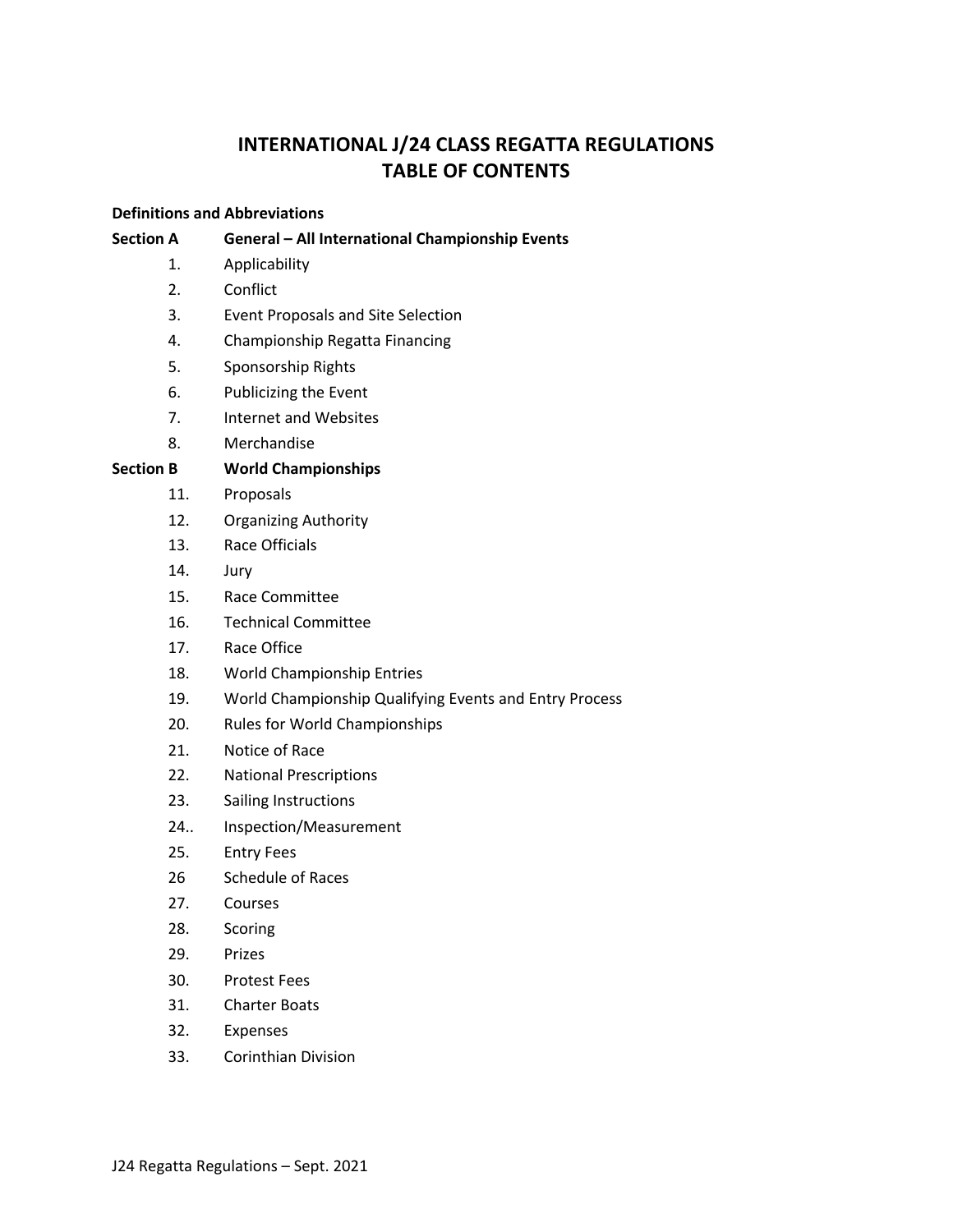| <b>Section C</b> | <b>Continental Championships</b>        |
|------------------|-----------------------------------------|
| 35.              | Proposals                               |
| 36.              | <b>Organizing Authority</b>             |
| 37.              | Race Officials                          |
| 38.              | Jury                                    |
| 39.              | Race Committee                          |
| 40.              | <b>Technical Committee</b>              |
| 41.              | Race Office                             |
| 42.              | <b>Continental Championship Entries</b> |
| 43.              | Rules                                   |
| 44.              | Notice of Race                          |
| 45.              | <b>National Prescriptions</b>           |
| 46.              | Sailing Instructions                    |
| 47.              | Inspection/Measurement                  |
| 48.              | <b>Entry Fees</b>                       |
| 49.              | <b>Schedule of Races</b>                |
| 50.              | Courses                                 |
| 51.              | Scoring                                 |
| 52.              | Prizes                                  |
| 53.              | <b>Protest Fees</b>                     |
| 54.              | <b>Charter Boats</b>                    |
| 55.              | <b>Expenses</b>                         |
| 56.              | <b>Corinthian Division</b>              |
| <b>Section D</b> | <b>Class Sanctioned Events</b>          |

# **Appendices** (*Appendices are available online at the Class website as separate downloadable documents*)

| Appendix A | Proposal to Host an International Event            |
|------------|----------------------------------------------------|
| Appendix B | Agreement to Host a World Championship             |
| Appendix C | World Championship Planning Schedule               |
| Appendix D | Agreement to Host a Continental Championship       |
| Appendix E | Bow Numbers and Event Advertising Applied to Boats |
| Appendix F | <b>Trademark Use Guidelines</b>                    |
| Appendix G | Fleet Splits (Adopted July 2018)                   |
| Appendix J | Guidance to Jury                                   |
|            |                                                    |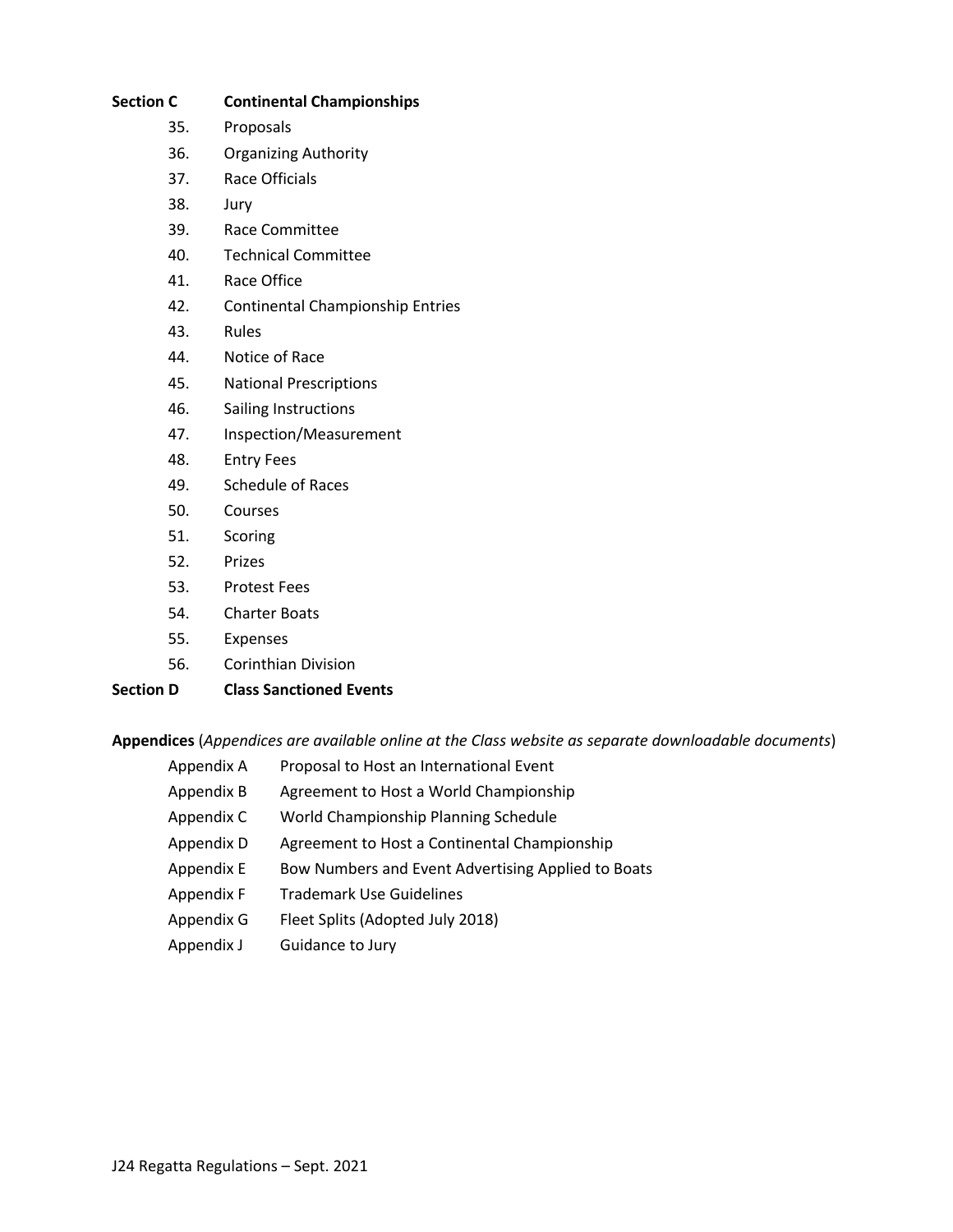# **Definitions and Abbreviations**

| EC                   | the IJCA Executive Committee                                                   |
|----------------------|--------------------------------------------------------------------------------|
| <b>ED</b>            | the Executive Director of the IJCA                                             |
| Fleet                | a local group of J/24 owners within a country that is recognized by the NJCA   |
| <b>IJCA</b>          | the International J/24 Class Association                                       |
| <b>ITC</b>           | the IJCA Technical Committee                                                   |
| Jury                 | an international jury formed in accordance with RRS Appendix N                 |
| <b>MNA</b>           | a World Sailing Member National Authority                                      |
| <b>NJCA</b>          | a National J/24 Class Association recognized by the IJCA                       |
| <b>NOR</b>           | the IJCA Class Standard Notice of Race                                         |
| OA                   | Organizing Authority in accordance with RRS 89.1                               |
| <b>OC</b>            | <b>Regatta Organizing Committee</b>                                            |
| <b>RC</b>            | Race Committee in accordance with RRS 90.1                                     |
| <b>RO</b>            | Principal Race Officer and Chair of the Race Committee                         |
| <b>RRS</b>           | the current Racing Rules of Sailing, written and administered by World Sailing |
| SIs                  | the IJCA Class Standard Sailing Instructions                                   |
| TC                   | the Technical Committee in accordance with RRS 92.1                            |
| WC                   | World Council of the IJCA                                                      |
| <b>World Sailing</b> | The worldwide governing body of sailing                                        |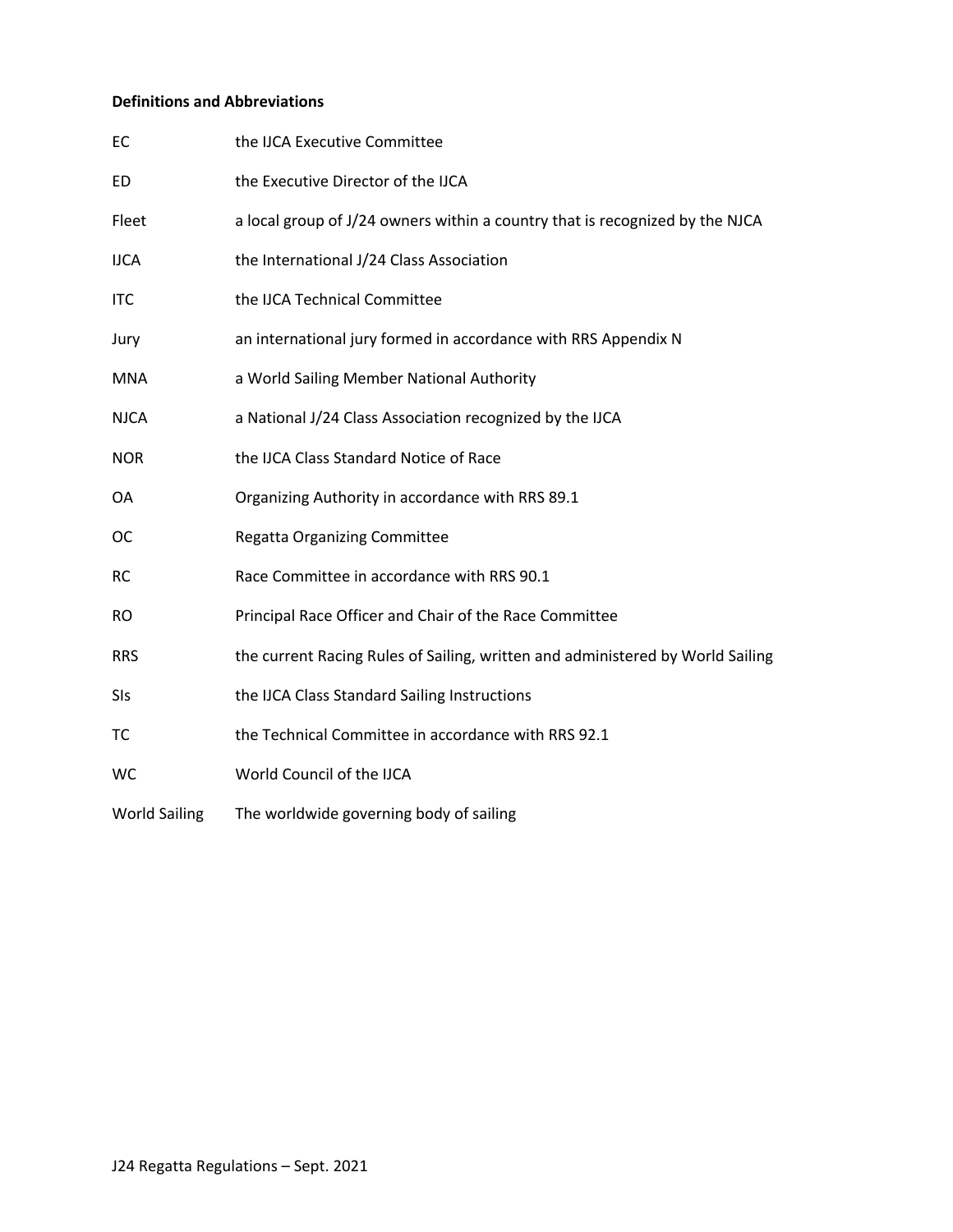# **SECTION A – GENERAL**

- 1. **Applicability** -- This document contains the regulations for World and Continental Championship events. These same regulations may also serve as guidelines in whole or in part for other national or regional championships.
- 2. **Conflict** If there is a conflict between these IJCA Regatta Regulations and the World Sailing Regulations and RRS, the World Sailing Regulations and RRS take precedence. Event organizers are reminded of their responsibility to comply with World Sailing requirements.

# **3. Event Proposals and Site Selection**

- 3.1. The IJCA World Council selects venues for the World Championships in accordance with the procedures described in IJCA Constitution. A rotation of North America, Europe, North America, Europe, somewhere else shall be followed when practical. Additional details appear in Section B.
- 3.2. Continental Championship venues are selected by the NJCAs involved in the championship and approved by the EC. Additional details appear in Section C.
- 3.3. International event dates shall be posted on the IJCA website calendar. National Championships and World Championship qualifiers shall not be scheduled in conflict with these events.
- 3.4. National, Regional and District Championship venues are chosen by appropriate NJCAs.
- 3.5. All sanctioned IJCA events should be hosted by a J/24 Fleet and/or NJCA in conjunction with a yacht club or yachting facility. A Fleet interested in hosting a championship event should contact their NJCA executives and/or the IJCA Class office for availability of future events.
- 3.1. The standard "Proposal to Host a Regatta" format (Appendix A) shall be used for World and Continental Championships and is recommended for all other championships as well.

# **4. Championship Event Financing**

- 4.1. Championship event financing is completely the responsibility of the OC.
- 4.2. The budget shall include all event organizational expenses, including preparatory meetings with the IJCA for World and Continental events, and travel and accommodation expenses of the Jury, Technical Committee Chair, Race Officer, IJCA Chairman or his designee, and hotel and onsite expenses for the ED or his designee. For World Championships, preparatory meetings may include hosting the World Council Meeting in the year prior to the event.
- 4.3. A copy of the proposed budget for the championship event shall be submitted to the Class office for review by select members of the EC no later than a year before the start date of the championship event. Submission does not preclude the OC from changing the budget.
- 4.4. The budget may be financed by entry fees, sponsor contracts, subsidies, fundraising and any other legal means.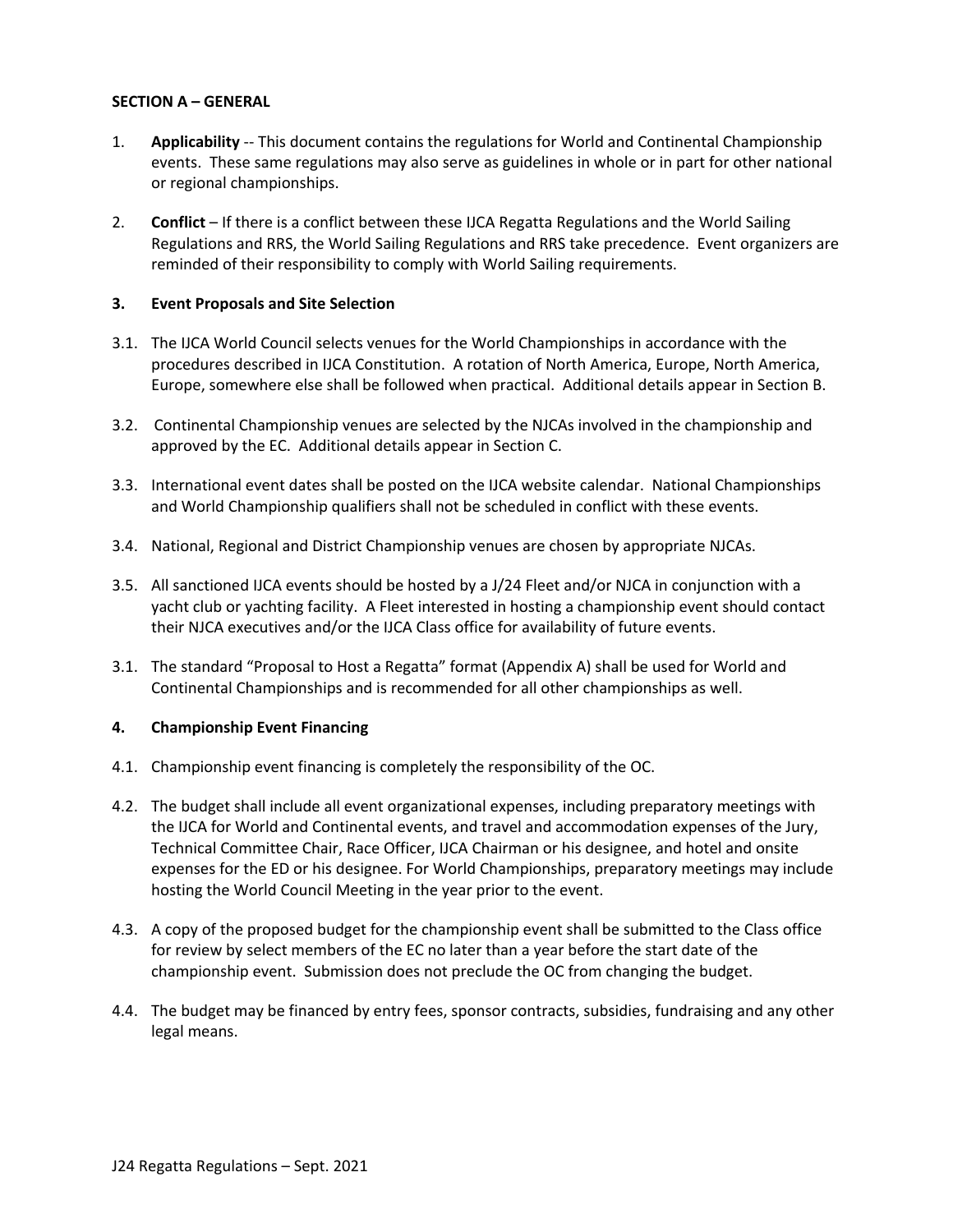4.5. Any surplus from the event budget after all accounts are settled shall be distributed according to a joint agreement between the OC and the host NJCA. If the event is covered by an IJCA negotiated multi event sponsorship agreement, the IJCA shall also share in any surplus distribution.

# **5. Sponsorship Rights**

5.1. The IJCA may enter into multi-year agreements with sponsor(s). In exchange for financial and/or in-kind support, the Class may have commitments and obligations that will extend to and obligate the OA and OC of events. These potential sponsorship agreements may entitle sponsors to exclusivity in their area of business, imposing restrictions on OAs and OCs in potential sponsorship solicitation. OAs and OCs will be informed of any pertinent IJCA sponsor commitments at the time the championship event is awarded.

# **6. Publicizing the Event**

- 6.1. All events shall be publicized well in advance and during the regatta. Publicity should include:
- 6.2. An "Invitation" or preliminary NOR, posted on the IJCA website event calendar as soon as possible.
- 6.3. An event website, created by the OC, containing information about the venue, registration, accommodations with a link to the IJCA website.
- 6.4. Periodic press releases, social media posts, article placement in local media and the sailing press by the OC, before, during (daily) and after the event that include event news, photos and results. The IJCA Class office should be included in these releases.
- 6.5. A media/publicity sub-committee to the OC.
- 6.6. Distribution of handouts, stickers, event attire and any other promotion materials at any related events in the prior years.
- 6.7. Education of the host Fleet's sailors to make them aware of the details so they can better promote the event to competitors at other events.
- 6.8. Working with the event sponsors on ideas to co-promote.
- 6.9. A full event report from the OC to the Class office for publication by the IJCA within 30 days of the end of the event.

# **7. Internet and Websites**

- 7.1. OCs should use an event website to promote the championship and to communicate with competitors. The event website should include official documents like the NOR, instructions for registration, a list of boats already registered, registration of competitors for a Corinthian division, housing possibilities, available charters, area attractions, travel suggestions and proposed schedules, wind and weather typical for the area and time of year, and any other information that may be helpful to the potential competitor. Contact the Class Office for recommended website service providers.
- 7.2. The website shall be in English, but may also have multi-lingual functionality.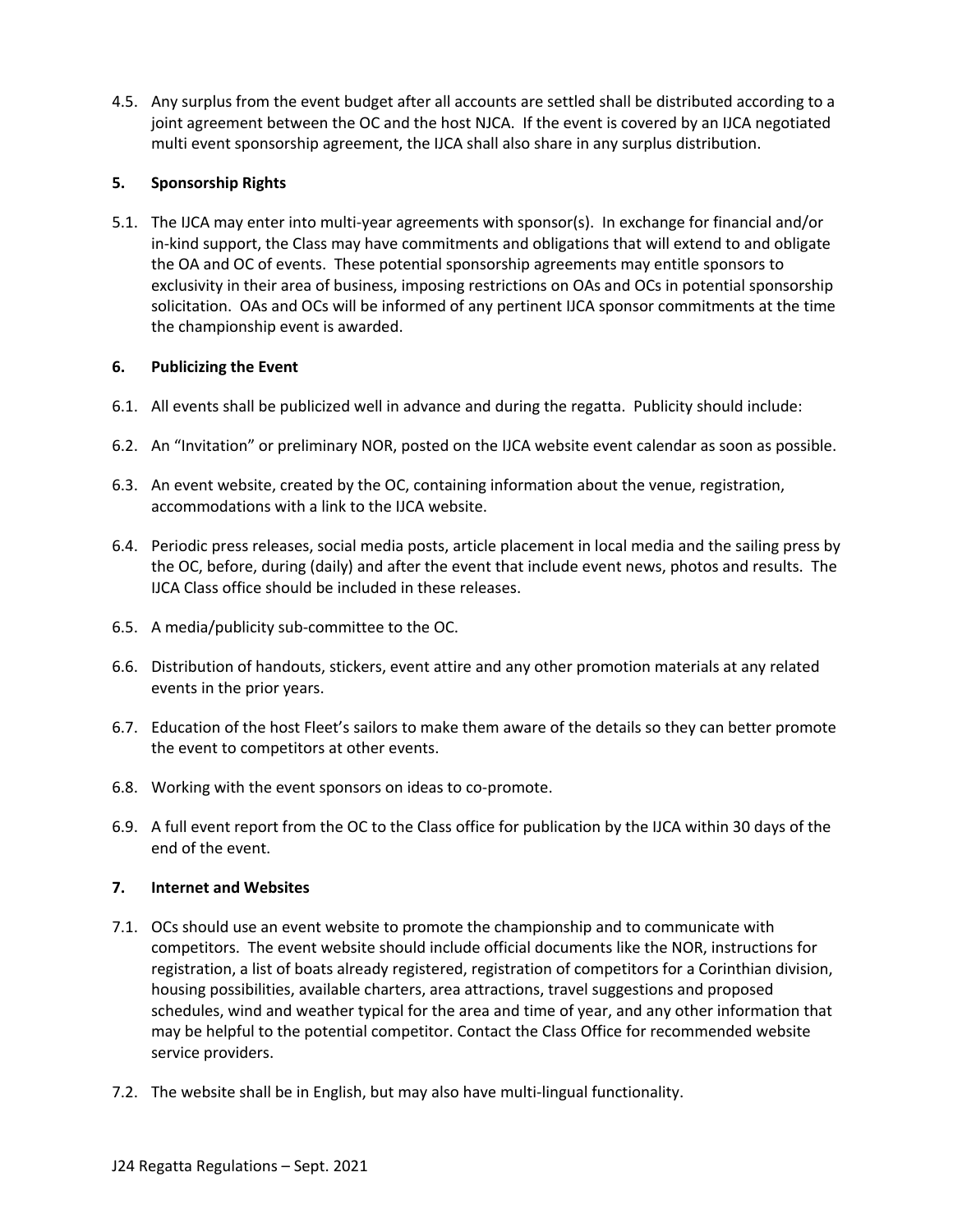# **8. Merchandise**

- 8.1. The IJCA grants to the OC the right to produce merchandise specifically related to the event. These rights are granted on the understanding and agreement of the OC that the net proceeds shall be used only to meet event expenses. The OC may contract with an event merchandise specialist for this.
- 8.2. Should the OC decide not to exercise this right, the IJCA shall retain the sole event merchandising right, and the OC shall provide appropriate space and facilities within the event site to be used by the IJCA for sale of the merchandise. The net proceeds from merchandise sales by the IJCA shall be for the IJCA. The IJCA may contract with an event merchandise specialist for this.
- 8.3. Merchandise utilizing the "J/24" logo must comply with the standards of the trademark holder, JBoats, Inc. See Appendix F for trademark use guidelines.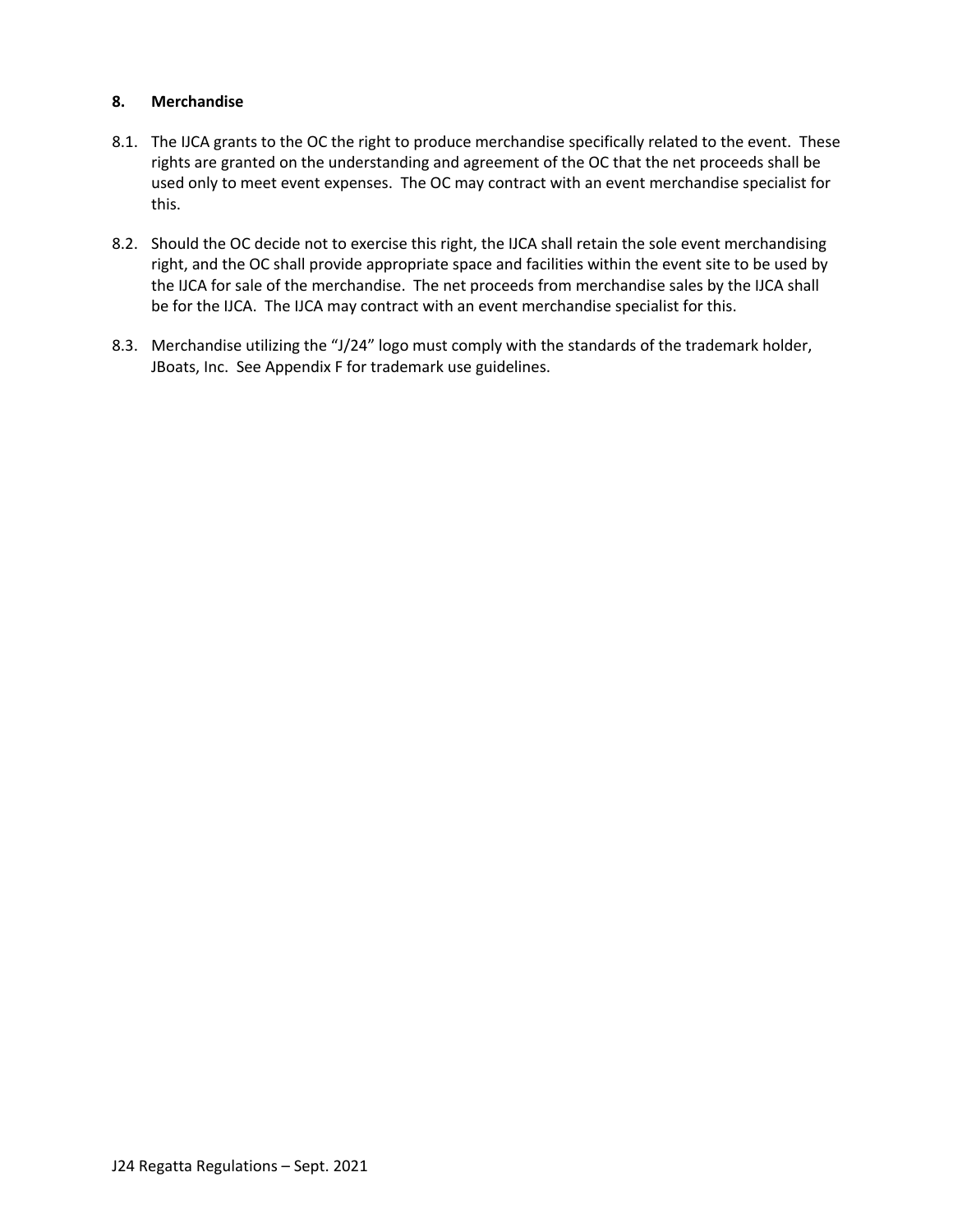# **SECTION B - WORLD CHAMPIONSHIPS**

# **11. Proposals**

- 11.1. Proposals to host a World Championship shall be submitted by a Fleet, with the endorsement of the Fleet's NJCA, or by a NJCA. Proposals shall be submitted to the IJCA Class office for approval at the WC meeting a minimum of four (4) years in advance of the proposed event date. Contact the IJCA Class office for the date of the next WC meeting.
- 11.2. The proposal shall follow the format specified in APPENDIX A: Proposal to Host a Regatta. The proposal shall be in electronic format (PDF or Microsoft WORD document), and delivered to the IJCA Class office at least sixty (60) days prior to the WC meeting. Supplemental presentations, such as slideshows or video, may also be provided but shall not be an acceptable substitute for the APPENDIX A: Proposal to Host a Regatta.
- 11.3. The Proposal must be accompanied by a commitment signed by the Chairman or equivalent of the host NJCA and the proposed Event Chairman from the host Fleet to enter into an Agreement as set out in APPENDIX B: Agreement to Host a World Championship within sixty (60) days of being awarded the event by the WC.
- 11.4. The NJCA submitting the proposal shall identify any conflicts between the regulations, practices and national prescriptions to the RRS of the host country MNA and these IJCA Regatta Regulations. The NJCA shall propose resolutions to these conflicts agreeable to the MNA and the IJCA either with the proposal or within twelve (12) months following provisional acceptance of the proposal by the IJCA World Council. The NJCA submitting the proposal shall communicate with the Chairman of the IJCA Technical Committee and the class office on the proposed resolutions.
- 11.5. The IJCA Class office will electronically distribute proposals to all NJCAs at least thirty (30) days prior to the date of the WC meeting.
- 11.6. A representative of the Fleet or NJCA requesting to host a World Championship event should attend the WC meeting, if possible, to provide information about the event and answer questions.
- 11.7. The IJCA WC will communicate the selection to the submitting NJCAs as soon as practical following the meeting.

# **12. Organizing Authority**

- 12.1. When a Fleet has been awarded a World Championship event, they shall form a World Championship Organizing Authority (OA), as defined in RRS 89.1, within thirty (30) days of being awarded the World Championship by the IJCA WC.
- 12.2. The OA for a J/24 World Championship shall be comprised of the IJCA, host NJCA, host Fleet and the host yacht club or sailing club.
- 12.3. The OA members and any changes to the membership are approved by the IJCA Executive Committee(EC). The ED is responsible for coordinating approval after submission to the Class.
- 12.4. The IJCA Class Representative at the World Championship shall be the IJCA Executive Director or the IJCA Chair. If neither is able to attend, an alternate shall be appointed by the IJCA EC. The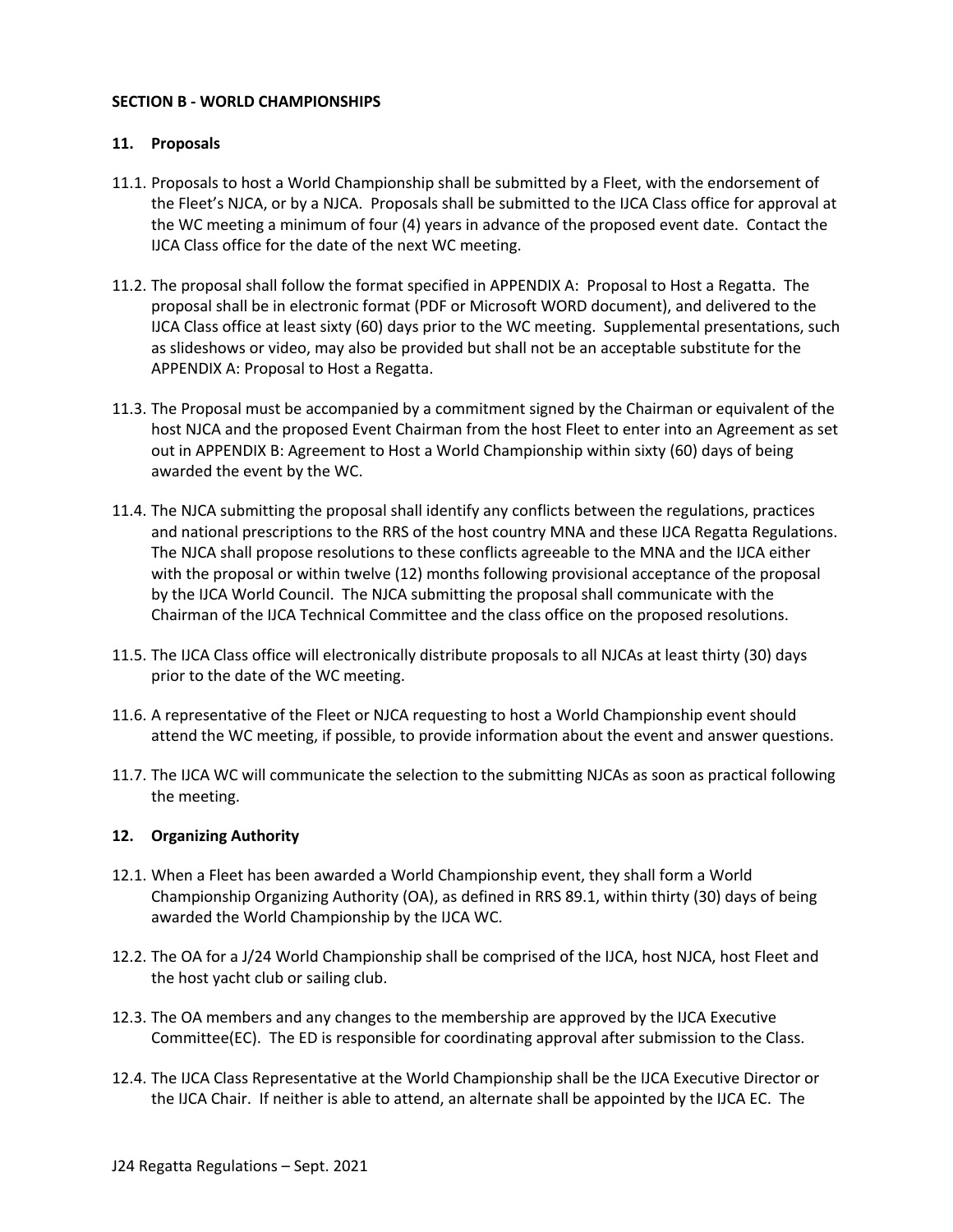Class Representative will be a resource for the Organizing Committee, Race Committee, and Jury on all aspects of the event.

- 12.5. Members of the World Championship OA shall be listed as such in the event Notice of Race and Sailing Instructions.
- 12.6. The OA shall appoint an event Organizing Committee (OC) to plan, organize and run the Championship together with the Race Officials and Technical Committee.
- 12.7. The OA shall appoint Race Officials and Technical Committee as described below **–** Race Officials and Technical Committees. The OA and OC shall respect the requests from the IJCA Executive Committee to include individuals who will fill key positions in the organization of the World Championship. in the following year to ensure continuity and transference.
- 12.8. All relationships with the National Authority (MNA) of the host country are the responsibility of the OA.
- 12.9. The OA is responsible for securing an official agreement from its National Authority (MNA) to organize the World Championship when required by the MNA regulations.
- 12.10. The Event Committee Chair and at least one other member of the OC shall be fluent in English.

#### **13. Race Officials and Technical Committee**

- 13.1. In accordance with World Sailing Rules and Regulations, technical matters related to the Championship are delegated by the OA to committees fully in charge of managing those technical aspects of the World Championship. The committees are:
- 13.2. The International Jury, as defined in Appendix N of the RRS, headed by the Chief Judge.
- 13.3. The Race Committee, as defined in RRS 90.1, headed by the Race Officer.
- 13.4. The Technical Committee, as defined in RRS 92, headed by the Chairman of the ITC.
- 13.5. The Race Office.

#### **14. International Jury**

- 14.1. The Jury constituted in accordance with RRS Appendix N shall be appointed by the OA for the World Championship. At least three members of the Jury shall be selected from the IJCA endorsed International Judges list.
- 14.2. The IJCA EC shall approve the Chief Judge and the other members of the Jury for a World Championship, including any changes to initial appointments. The OA shall submit information on the proposed judges and their applicable and specific experience with the J/24 Class to the ED at the IJCA Class office to coordinate the approval. This information shall be submitted prior to or with the Notice of Race (NOR).
- 14.3. The Chief Judge shall be from a country other than the host country and have previously served on a J/24 World Championship jury.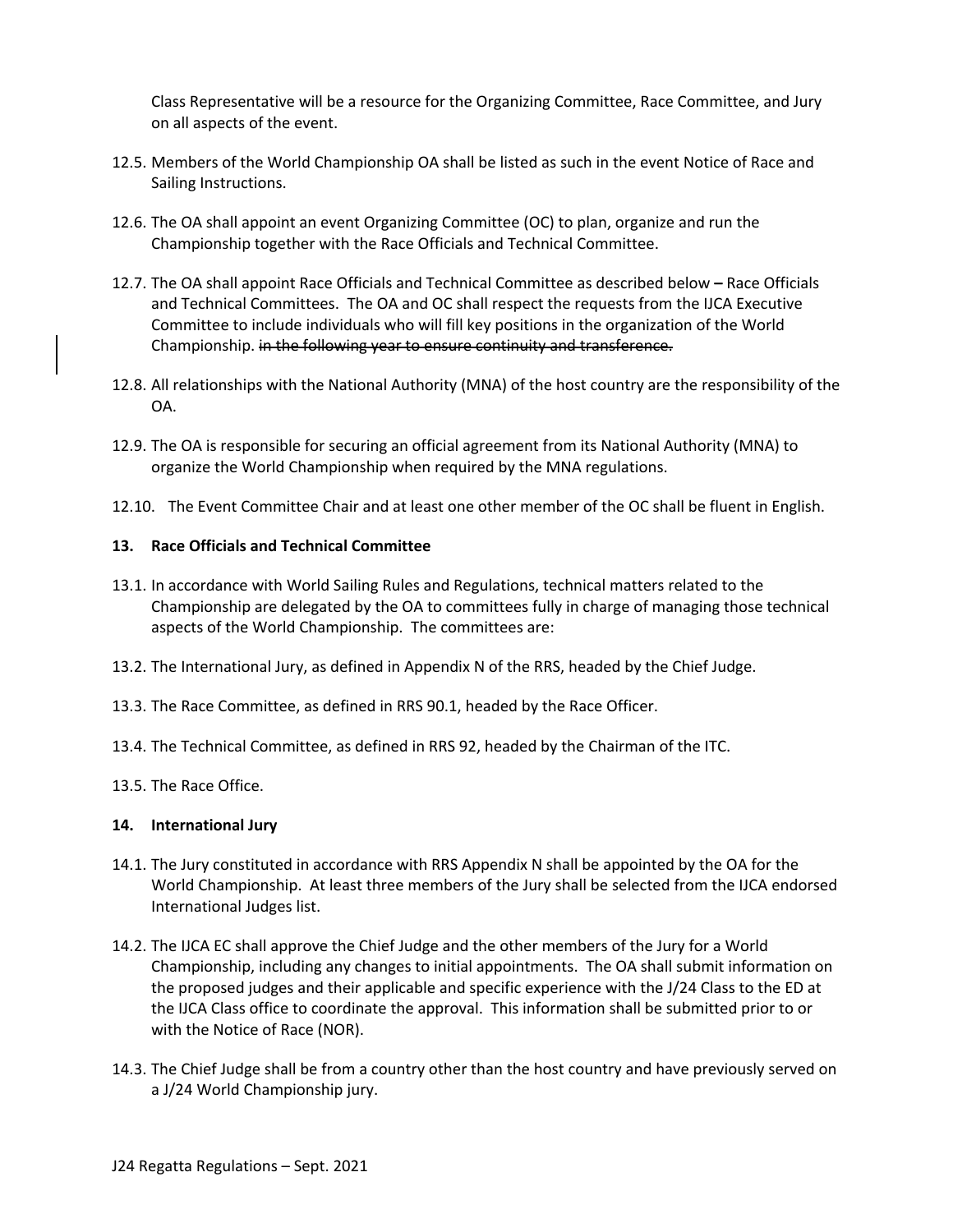- 14.4. The OA shall exercise care in inviting judges who have relevant experience with the J/24 and other one design keelboat class events at a World Championship level. Proposed judges shall be fluent in English.
- 14.5. One seat on the Jury shall be offered to the Chief Judge, or his delegate, for the next World Championship. The Organizing Committee for the next World Championship shall be responsible for this judge's travel expenses.
- 14.6. The Jury is responsible for the application of on-the-water judging when applicable and specified by the NOR and SIs.
- 14.7. In accordance with RRS 76.3, the Jury is not empowered to decide questions of eligibility or entry.
- 14.8. The OA shall designate a Jury Secretary devoted to the Jury. The Jury Secretary shall act at the direction of the Chief Judge. The Jury Secretary may collect and record the protest and scoring penalty forms after racing; coordinate parties for protest hearings; and, issue, distribute and post to the official notice board the hearing schedule and decisions of the International Jury.
- 14.9. The OA and OC are encouraged to consult their MNA and those in neighboring countries to identify other events requiring an international jury in close proximity to the World Championships that may provide opportunities to share jury members and reduce travel costs.

# **15. Race Committee**

- 15.1. The OA shall appoint the Race Officer (RO) and organize the race committee in accordance with the RRS. The RO for World Championships shall be a World Sailing certified International RO or hold the senior-most race management certification issued by the RO's national authority.
- 15.2. The IJCA EC shall approve the RO for a World Championship, and any changes to the initial appointment. The OA shall submit information on the proposed RO to the ED at the IJCA Class office who will coordinate the approval. This information shall be submitted prior to or with the NOR.
- 15.3. The OA shall exercise care in inviting an RO who has relevant experience with the J/24 and other one design keelboat class events at the international level. The proposed RO shall be fluent in English.
- 15.4. The RO shall not be from the local host yacht club. The OA may petition the EC for an exception when the RO has specific experience with J/24s. A DRO may be from the local host yacht club

# **16. Technical Committee**

16.1. The OA shall form a Technical Committee with the IJCA Technical Committee (ITC) Chair as the Chairman. If the ITC Chair is unable to attend or is a competitor at the event, an alternate shall be proposed by the ITC Chair and approved by the IJCA EC.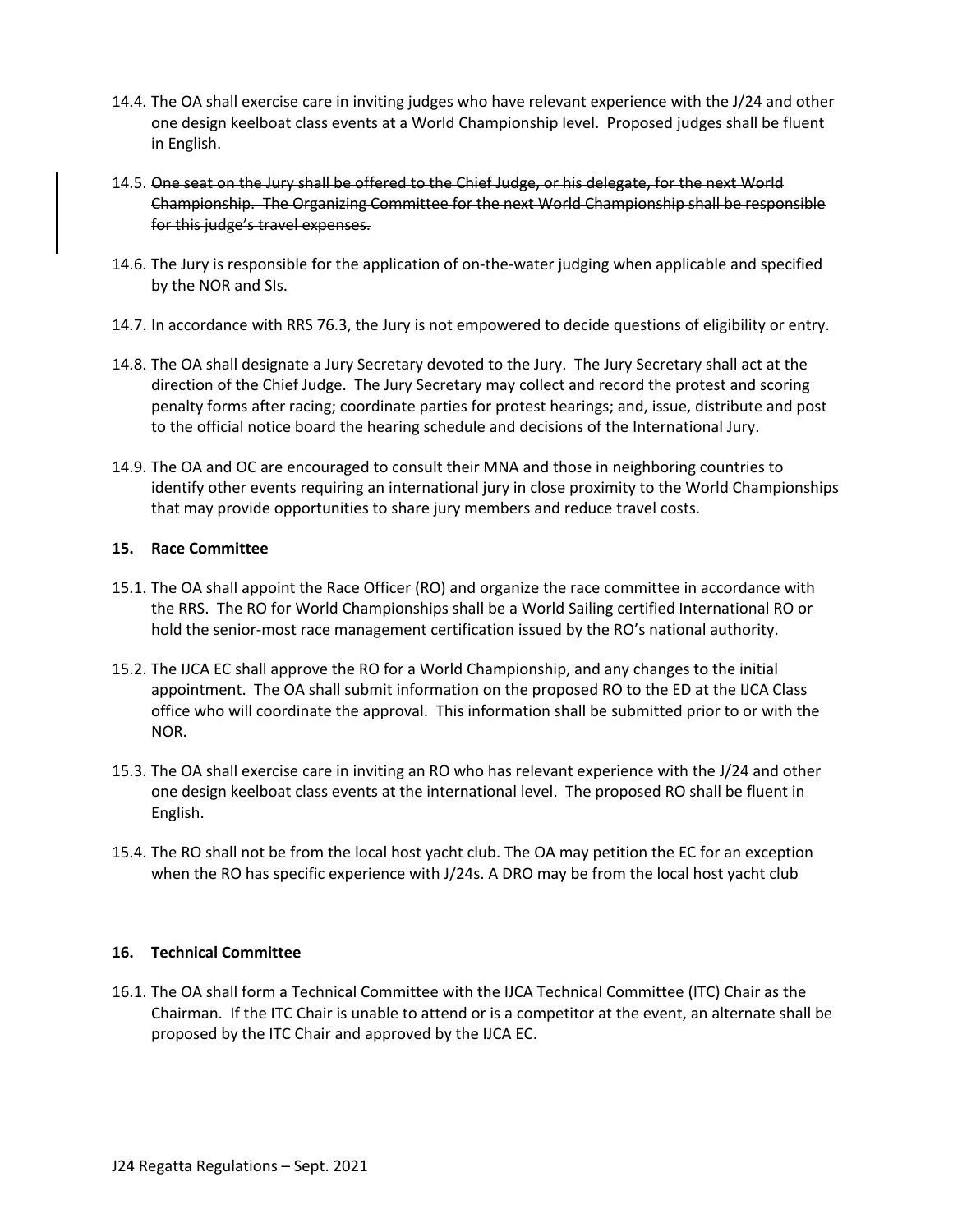- 16.2. The Technical Committee Chairman shall be the final authority on measurement processes and decisions during the pre-race inspections; on-the-water equipment inspections; and, be the authority responsible for interpreting the IJCA Class rules for the Jury.
- 16.3. The Technical Committee Chairman shall approve the measurement equipment to be used for inspection at the event.
- 16.4. The Technical Committee Chairman shall approve all measurers and equipment inspectors who will participate in inspection at the event.
- 16.5. At the direction of the Technical Committee Chair, the OA, OC and Technical Committee shall arrange for all required personnel, training, equipment, facilities and forms required to complete the inspection for the planned number of entries in the time allotted for inspection at the event site.
- 16.6. The Technical Committee Chair shall organize and conduct on-the-water inspections of boats, when possible, to ensure continued adherence to Class rules.
- 16.7. The Technical Committee Chair shall resolve issues involving repair and/or replacement of equipment and advise the jury on any Class rules issues.

# **17. Race Office**

- 17.1. The OC shall appoint members of the Race Office.
- 17.2. The Race Office organizes interfaces between competitors and race officials, and manages matters related to entries, results, attendance at event functions, and other issues associated with the competitors' attendance at the World Championship.
- 17.3. The Race Office should be staffed by a minimum of three (3) people when the competitors are ashore and one (1) when the competitors are on the water.
- 17.4. The Race Office maintains and posts Race Committee notices on the official notice board.

# **18. World Championship Entries**

- 18.1. The IJCA EC shall make final decisions about eligibility of crews and boats entering a World Championship when that eligibility is not otherwise clear. NJCAs and Class members with questions concerning eligibility shall direct them to the IJCA Class office.
- 18.2. For World Championships, drivers must be nominated by their NJCA and be either nationals or residents and registered members of the NJCA of the country they represent.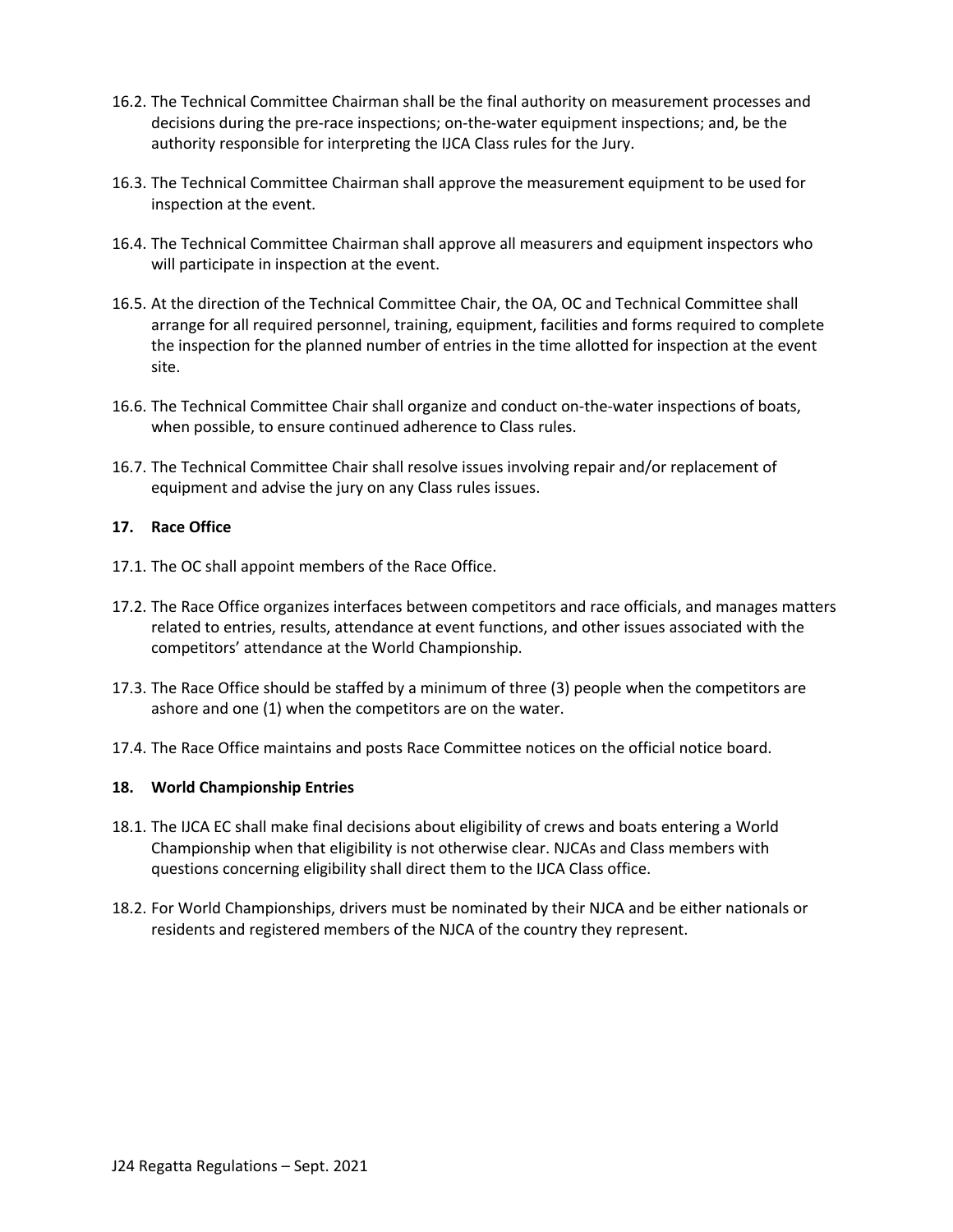| Paid IJCA Members | World Championship<br>Entries |
|-------------------|-------------------------------|
| $1 - 25$          |                               |
| $26 - 50$         | ς                             |
| $51 - 150$        | 5                             |
| 151 - 250         |                               |
| $251 - 500$       | 10                            |

18.3. Each NJCA is entitled to the following number of entries in a World Championship based upon the number of IJCA paid members as of December 31 of the year prior to the event.

- 18.4. At each World Championship, the host NJCA shall be allowed three (3) times its normal number of entries as determined by the above entry table.
- 18.5. At each World Championship, NJCAs in the same continent (e.g. North America, South America, Europe) or hemisphere (e.g. Asia-Pacific) shall be allowed two (2) times its normal number of entries as determined by the above entry table.
- 18.6. In addition, the following are automatic qualifiers for a World Championship:
	- a. All past World Champions
	- b. Second and Third place finishers from the prior year's World Championship
	- c. Continental and Hemispheric champions from the past three years
	- d. National Champion of each NJCA from the prior year
	- e. The designer and the copyright holder one each
	- f. Active Licensed Builders (up to a total of three entries)
	- g. The current IJCA Chair
- 18.7. These entries shall not be passed on to any person other than those designated in the list above, and they do not diminish the NJCA entries in the above entry table.
- 18.8. The host fleet shall have two (2) qualifying entries to be used at its discretion.
- 18.9. One all-female crew as selected and nominated by their NJCA will be eligible to enter the World Championship and compete for the Jaeger J/24 World Championship Women's Trophy.
- 18.10. One under-25 years crew as selected and nominated by their NJCA will be eligible to enter the World Championship and compete for the Under-25 Turner Trophy. All crew members shall be under 25 years of age on the first day of championship racing.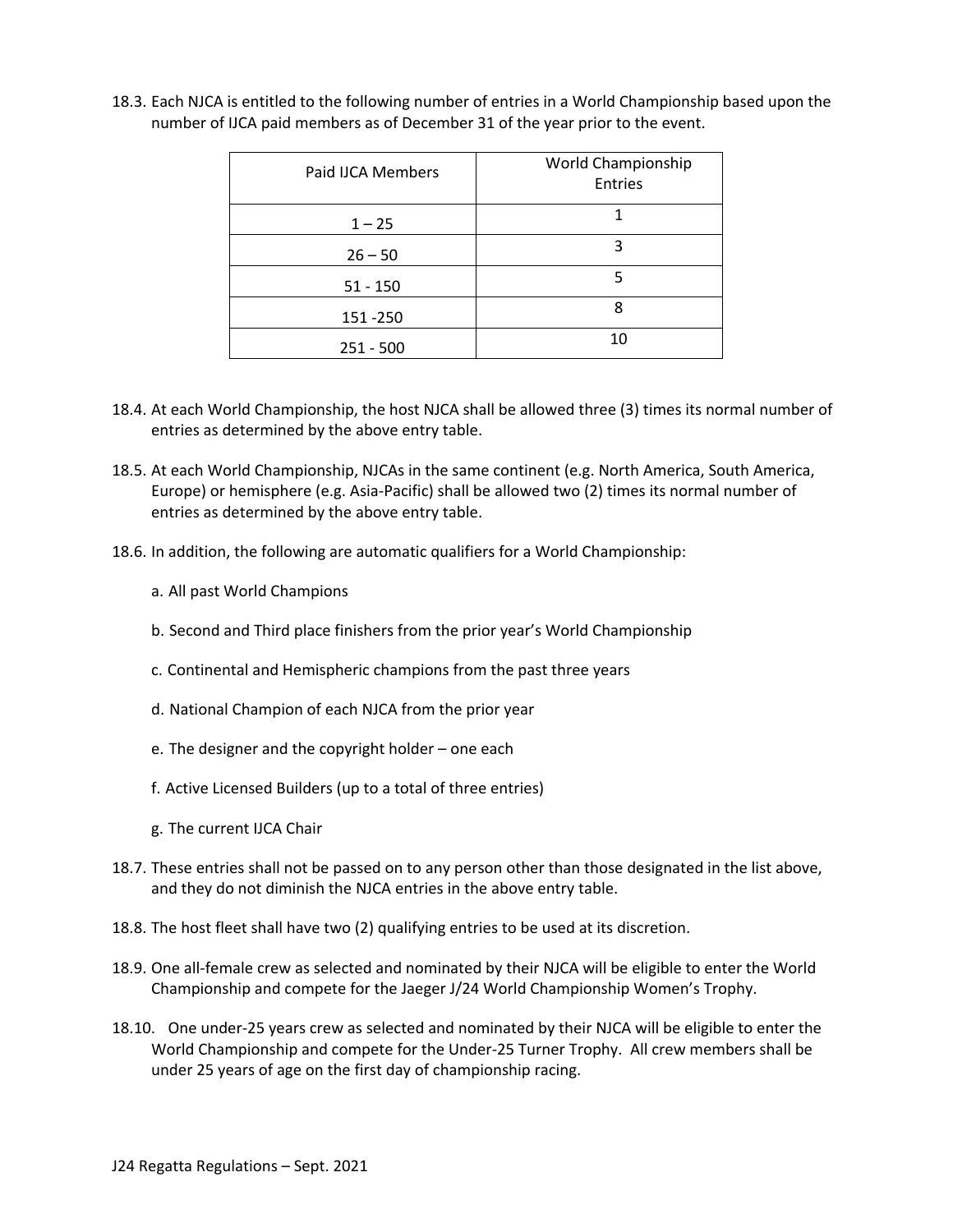- 18.11. NJCAs are responsible for selecting the drivers to fill their entries as allotted by the entry table. It is suggested that this be done primarily through qualifying events. as described below.
- 18.12. The IJCA ED may allocate a World Championship entry to the winning driver of an (unique) International Event held in the year prior to a World Championship. The winning driver must be a member of the IJCA prior to the beginning of the international event and meet membership requirements for the World Championship.
- 18.13. Qualified drivers shall show proof of membership in their NJCA (which must be in good standing) at registration unless they are a direct IJCA member without an NJCA who qualified by petition as defined in 18.14.
- 18.14. An IJCA paid Class Member, without a recognized NJCA, may petition the IJCA EC to participate in a World Championship by submitting a letter of consideration and a schedule of the member's prior year's J/24 events with results.

#### **19. World Championship Qualifying Events and Entry Process**

- 19.1. No Worlds Qualifying event shall be scheduled in the same calendar year as the World Championship unless approved by the IJCA EC.
- 19.2. No Worlds Qualifying event shall be scheduled less than 120 days before the date of the World Championship unless approved by the IJCA EC.
- 19.3. The number of World Championship berths available and the process of how the berths are to be awarded shall be defined in the NOR for any Worlds Qualifying event.
- 19.4. For Worlds Qualifying events, the event's OA shall require boats sailed by more than one driver to designate the driver for qualification at registration. The qualifying driver must be the one who starts, finishes and drives the first upwind and downwind legs of each race in the event.
- 19.5. The driver that qualified for a World's berth at a National, Regional, District or equivalent World Championship Qualifying event shall be a member of the NJCA awarding the entry $\frac{1}{2}$  and if appropriate, the relevant Fleet, District or Region. If a District does not have a qualifying event, members of that District may compete in a neighboring District event and qualify as if from that District.
- 19.6. If the winner of a World Championship berth indicated in RR 19.5 has previously qualified or is unable to attend, the qualification may be passed down at the discretion of the NJCA.
- 19.7. The driver that qualified for a World's berth at a Continental Championship event shall be a member of a NJCA within that continent.
- 19.8. Within 14 days after January 1, the IJCA ED shall notify each NJCA of how many Worlds berths are available to them according to the entry table, and confirm the number of the NJCA's members used in the calculation.
- 19.9. [Deleted]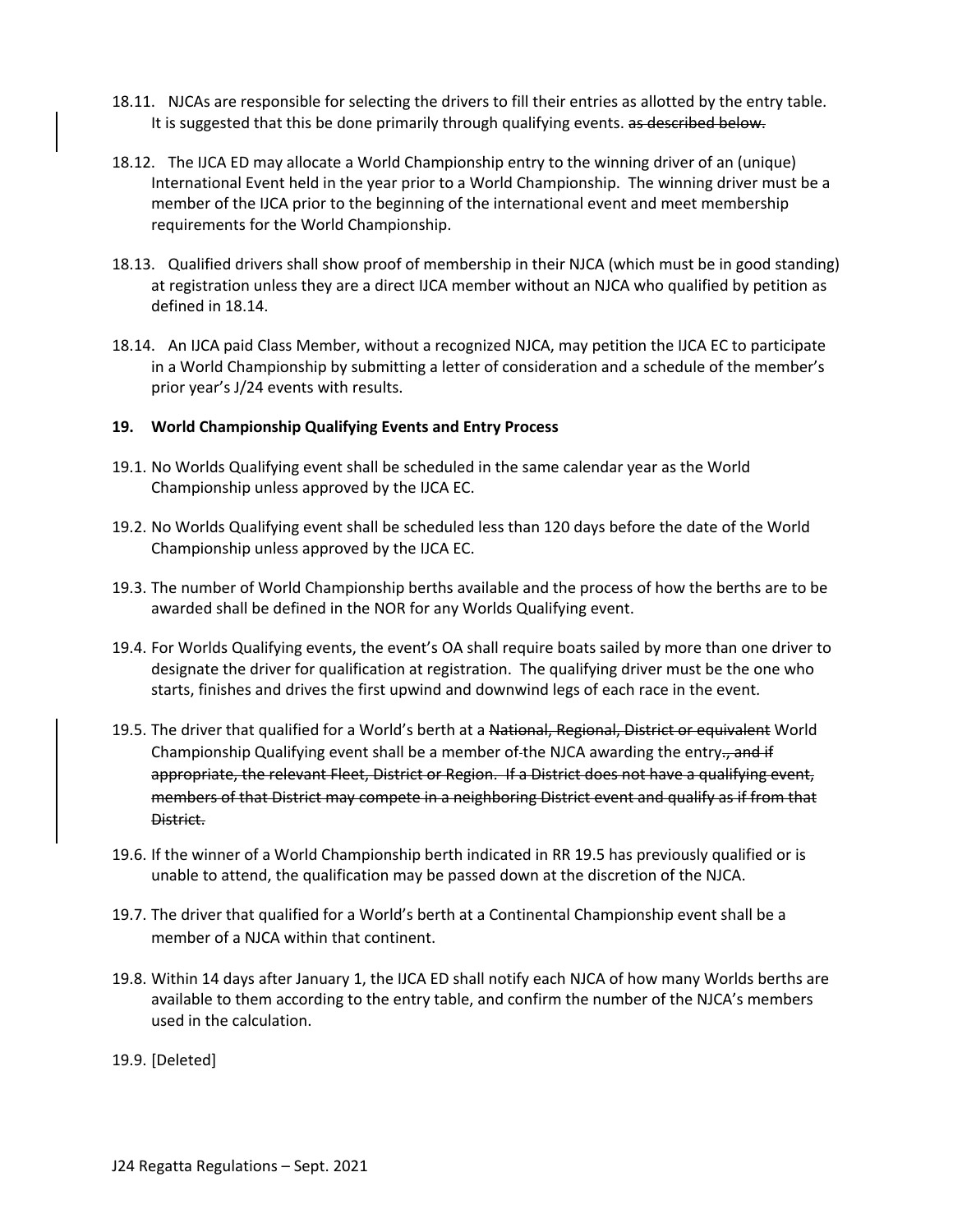- 19.10. NJCAs shall notify the IJCA class office in writing of its qualifying drivers as soon as possible, but no later than 90 days before the start of the World Championship.
- 19.11. Provide the World Championship OA and OC with the list and contact information, if available, of the automatic qualifiers.
- 19.12. Upon receipt of the names of the qualifying drivers from the NJCAs, the IJCA ED shall:
- 19.13. Verify the drivers' NJCA membership, where possible
- 19.14. Provide names and contact information, where possible, of the qualifiers to the World Championship OA and OC.

#### **20. Rules**

- 20.1. Racing shall be conducted under the RRS with the following specifications and changes:
- 20.2. Advertising for World Championships shall comply with World Sailing Regulation 20.

#### 20.3. [Deleted]

- 20.4. [Deleted]
- 20.5. Other adjustments to Class rules and RRS are detailed in the Class Standard NOR and SIs.

#### **21. Notice of Race**

- 21.1. The IJCA Class Standard Notice of Race shall be used for all World Championships. This document, in template format may be obtained from the IJCA website or the IJCA Class office.
- 21.2. The official NOR shall be in English. Translation into other languages is permitted, but the official English language version shall prevail in any conflicts.
- 21.3. The NOR for a World Championship shall be approved by the RO and the Chief Judge prior to electronic format (MS Word) submission to the IJCA Class office at least nine (9) months prior to the start of the event.
- 21.4. The NOR must be approved by the ITC prior to publishing. The ED will coordinate the approval process. Any deviations from the IJCA Class Standard NOR must be noted and explained. Any subsequent amendments to the NOR must also be approved by the ITC.
- 21.5. The approved NOR shall be posted on the IJCA and event website as early as possible. If all of the details have not yet been worked out and approved, it may be published as a "Preliminary Notice of Race" or an "Invitation to Race".

#### **22. National Prescriptions**

Host country prescriptions to the RRS shall not apply to the World Championship when exclusion or deletion is allowed. Any prescriptions that must apply shall be identified and reprinted in the NOR and SIs.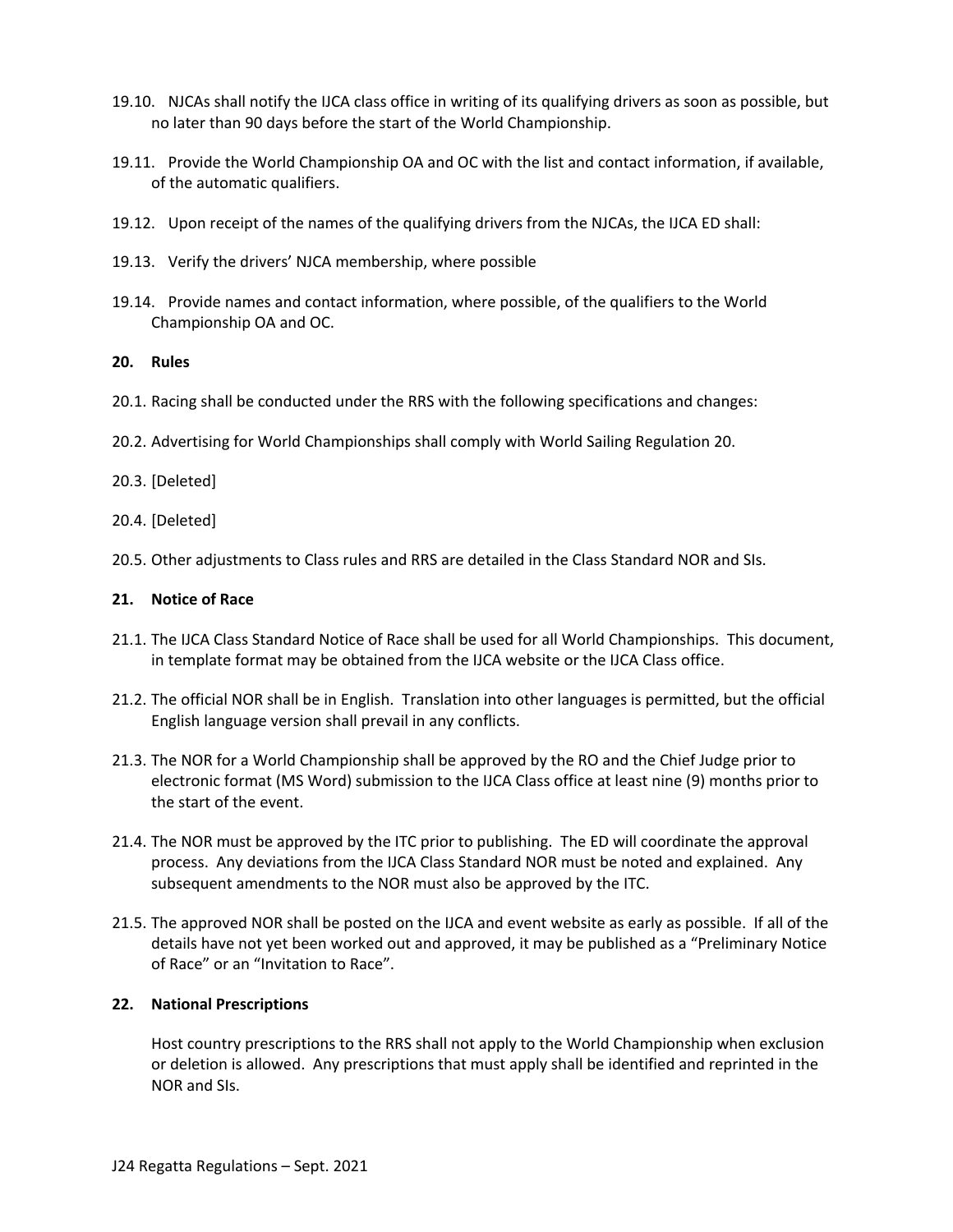# **23. Sailing Instructions**

- 23.1. The IJCA Class Standard Sailing Instructions shall be used for all World Championships. This document, in template format may be obtained from the IJCA website or the IJCA Class office.
- 23.2. The official SIs shall be in English. Translation into other languages is permitted, but the official English language version shall prevail in any conflicts.
- 23.3. The SIs for a World Championship shall be approved by the RO and the Chief Judge prior to electronic format (MS Word) submission to the IJCA Class office at least four (4) months prior to the start of the event.
- 23.4. The SIs must be approved by the ITC prior to publishing. The ED will coordinate the approval process. Any deviations from the IJCA Class Standard SIs must be noted and explained. Any subsequent amendments to the NOR must also be approved by the ITC.

#### **24. Inspection**

- 24.1. All boats entering a World Championship shall have a current Measurement Certificate issued by the IJCA Class office.
- 24.2. A complete measurement of sails and inspection of the hull, hull appendages, rigging, fixed and optional equipment of all competing boats must be conducted and passed before a boat is accepted as an entry. The ITC Chair may approve alternative measurement schemes.
- 24.3. Only measurement equipment approved by the Chair of the Technical Committee, including sail templates, keel templates, weighing scales and all other templates, gauges and measuring devices shall be used for inspection at World Championships. A list of required equipment and personnel is available through the Class office or the ITC Chair.
- 24.4. Inspection will be planned and organized by the Technical Committee under the direction of its Chairman in coordination with the OC.
- 24.5. The Technical Committee shall provide competitors with instructions for the condition in which the boats shall be presented for inspection.
- 24.6. Inspection operations for boats shall be conducted during the times specified in the NOR. Reservations for inspection may be required. Exceptions may be made for volunteers' boats, test boats and chartered boats but shall be done with the same equipment and under the direction of the Technical Committee Chairman.
- 24.7. Boats inspected prior to the event may be quarantined until the event starts.
- 24.8. There shall be no charges, monetary or otherwise, to competitors for inspection of boats or measurement of sails at a World Championship.
- 24.9. During racing, the Technical Committee may conduct on-the-water or dockside inspections of any boats to ensure continued adherence to Class rules. The OC shall provide a designated rib or softsided-support boat for this purpose.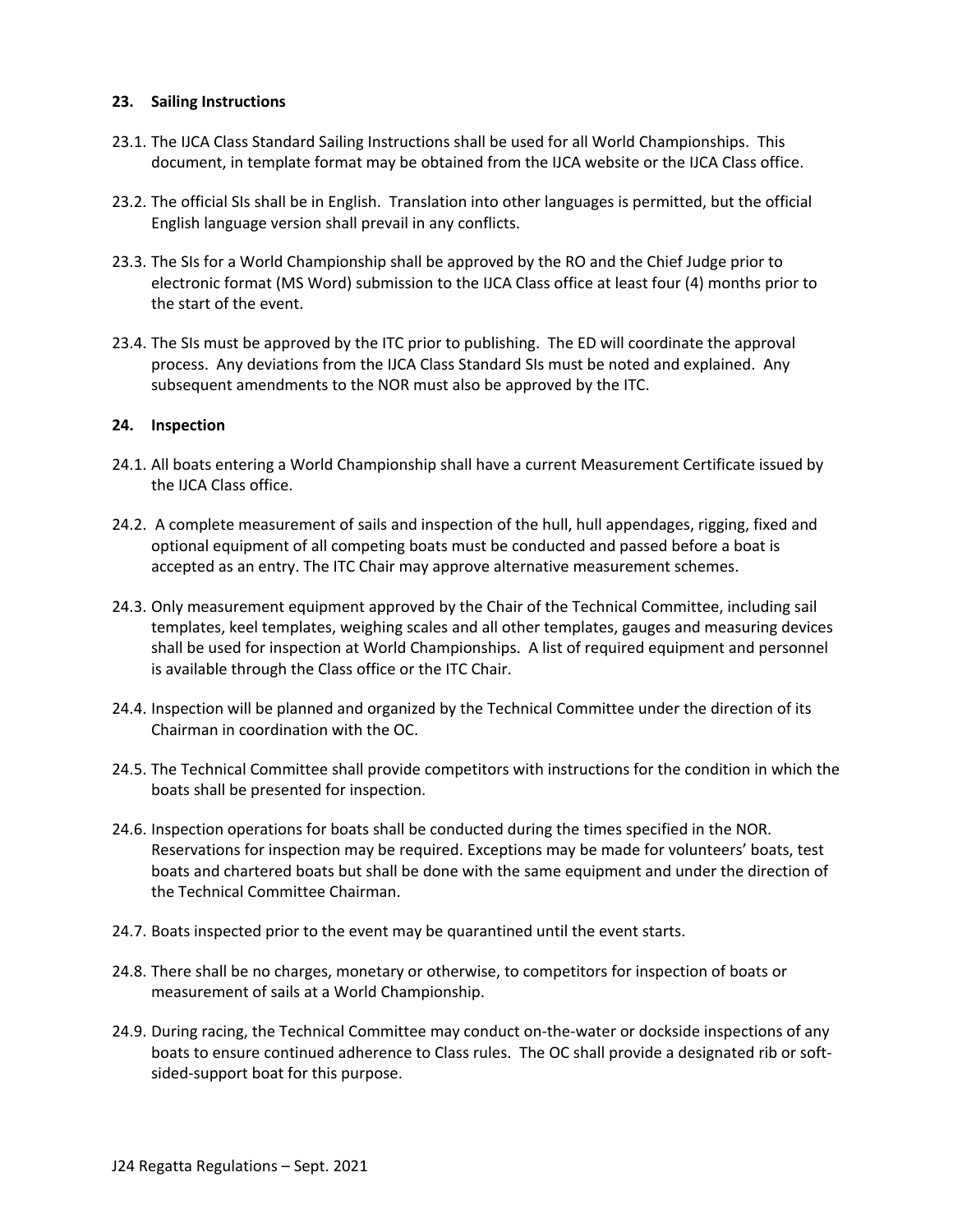24.10. The OC may make special accommodations for measurement certification prior to the event for boats not having a Measurement Certificate as defined in Regatta Regulation 24.1. A fee of \$200 USD per boat measured will be charged by the IJCA. Priority of limited measurement appointments will be given to 1.) Boats from countries without a class certified measurer; 2.) boats chartered for the event; 3.) any other entered boat.

# **25. Entry Fees**

- 25.1. Entry fees are set by the OA with the approval of the IJCA EC.
- 25.2. The fees shall cover launch, mooring and haul-out of boats during the event; storage of boats and trailers for a reasonable time prior to, during and following the event; prizes; and, some social activities.
- 25.3. The OC is encouraged to obtain sponsors and raise funds to assist with event expenses and to keep entry fees for competitors as low as possible.

# **26. Schedule of Races**

- 26.1. A minimum of ten (10) races shall be scheduled, with a minimum of four (4) races to be completed to constitute a World Championship series.
- 26.2. Racing shall not continue beyond Saturday.
- 26.3. There shall be no lay days.

# **27. Courses**

- 27.1. World Championship courses shall be Windward/Leeward per RRS Appendix S WA3, with the exception that course LA2 may be used in circumstances where the RC intends to run more than 2 races in a day.
- 27.2. Individual races should be targeted for 75-90 minutes.
- 27.3. Course WA3 may be shortened to LA2 at the discretion of the RC and in accordance with the RRS.

# **28. Scoring**

- 28.1. The Low Point Scoring System, RRS A4, shall be used.
- 28.2. Each boat's series score shall be the total of her race scores excluding her worst score, provided that more than four (4) races have been completed.
- 28.3. Only entrants that have completed all requirements for entry as stated in the NOR, SIs, Class rules and these Regatta Regulations shall be included on the list of competitors used for scoring.

# *OA should see Regatta Regulation #33*

**29. Prizes**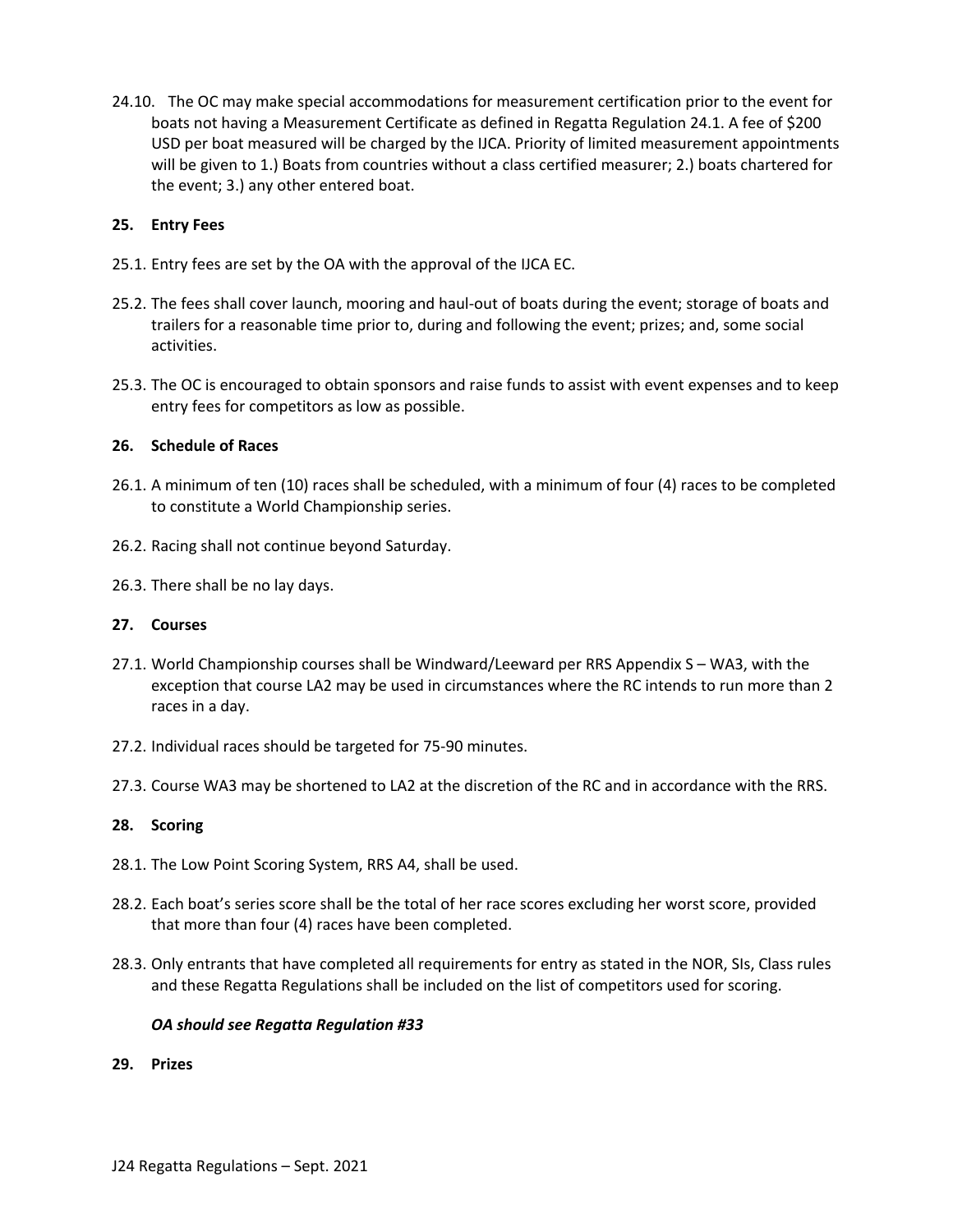- 29.1. Prizes provided by the OC at World Championships shall be awarded to the top 10% of boats entered. Additionally, prizes shall be awarded to the entire crew of the top five (5) boats. The OC will help facilitate the shipping and storage of the perpetual trophies provided by the IJCA.
- 29.2. The OC may award other prizes at their discretion.

# *OA should see Regatta Regulation #33*

30. **Protest Fees** – are not permitted.

# **31. Charter Boats**

- 31.1. The OC shall establish a Charter Boat Committee to facilitate the location and arrangements for suitable boats for charter by competitors.
- 31.2. Boats must have a current IJCA issued Measurement Certificate to be considered for charter. An owner of a charter boat must be a Class member as required for a Measurement Certificate.
- 31.3. Chartered boats may be measured prior to the schedule set out in the NOR to obtain a Measurement Certificate. Such measurement shall not exempt these boats from the event inspection process.
- 31.4. The OC, through the Charter Boat Committee, shall make every effort to insure boats provided for charter are compliant with Class rules. Any costs to competitors to bring chartered boats into compliance shall be born by the boat's owner. The OC may help by withholding charter fees from the owner.

# **32. Expenses**

- 32.1. The OA shall be responsible for travel, local accommodation and daily meal stipend of the following event officials:
	- a. Members of the Jury while traveling to/from and attending the event
	- b. The RO while traveling to/from and attending the event
	- c. The IJCA Chairman and ITC Chairman or their designated alternates while traveling to/from and attending the event and any associated pre-event meetings
	- d. The IJCA ED (all but travel expenses)
- 32.2. Reimbursements to these officials shall be made prior to the end of the event. The OC shall establish and communicate the procedure for reimbursement in advance of the start of the event.

# **33. Corinthian Division**

- 33.1 The OA is encouraged to include a Corinthian Division for scoring and prizes in the World Championship.
- 33.2 To be considered an entry in the Corinthian Division, the each member of the crew shall provide proof of a valid World Sailing Group 1 status at the time of registration.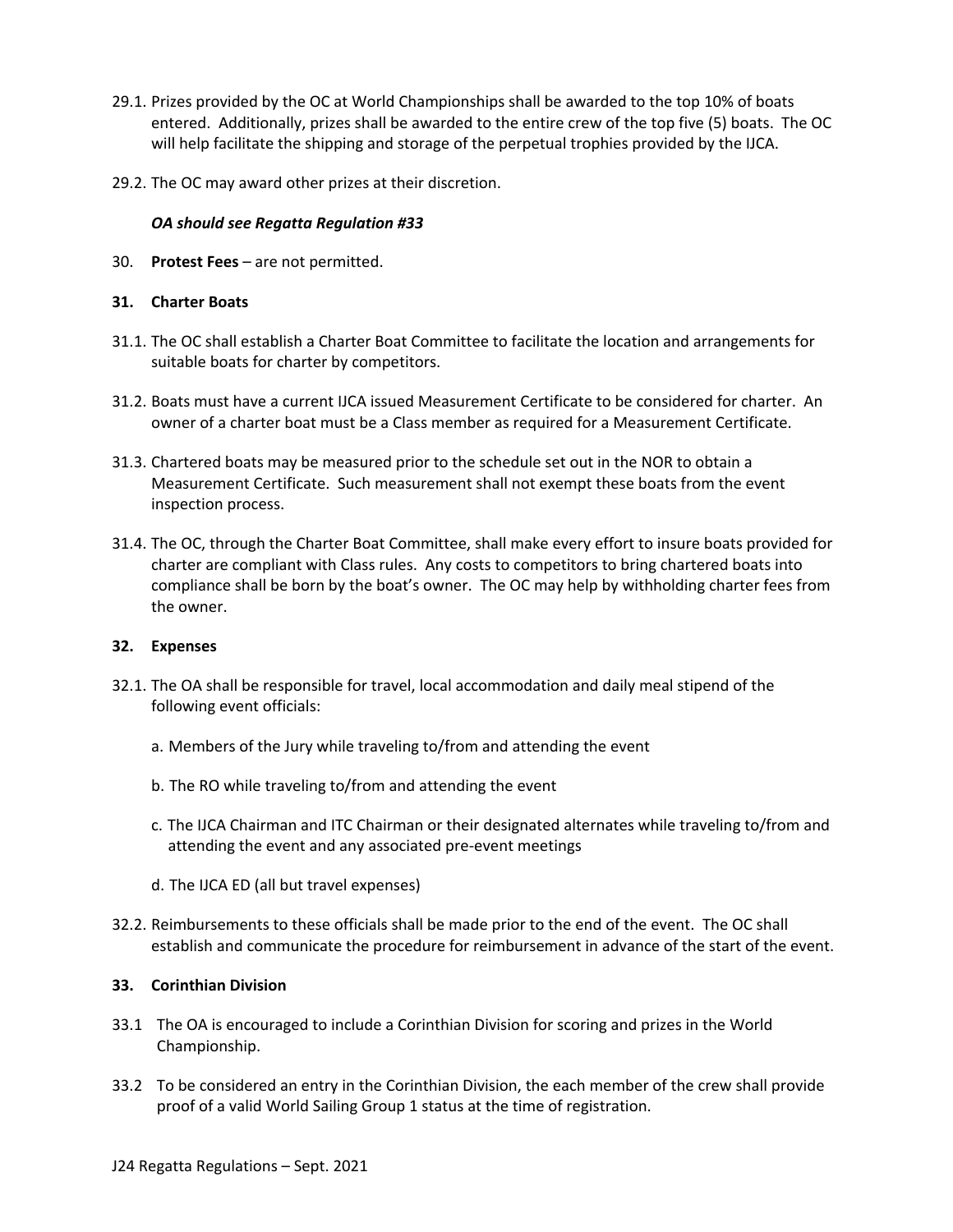- 33.3 The Corinthian Division shall be scored as a subdivision of the whole fleet using the competitor's actual scores, and in accordance with Regatta Regulation 28.
- 33.4 The Corinthian Division shall be awarded prizes for the top five teams or top 10% of division entries, whichever is greater; and, be of equal quality to the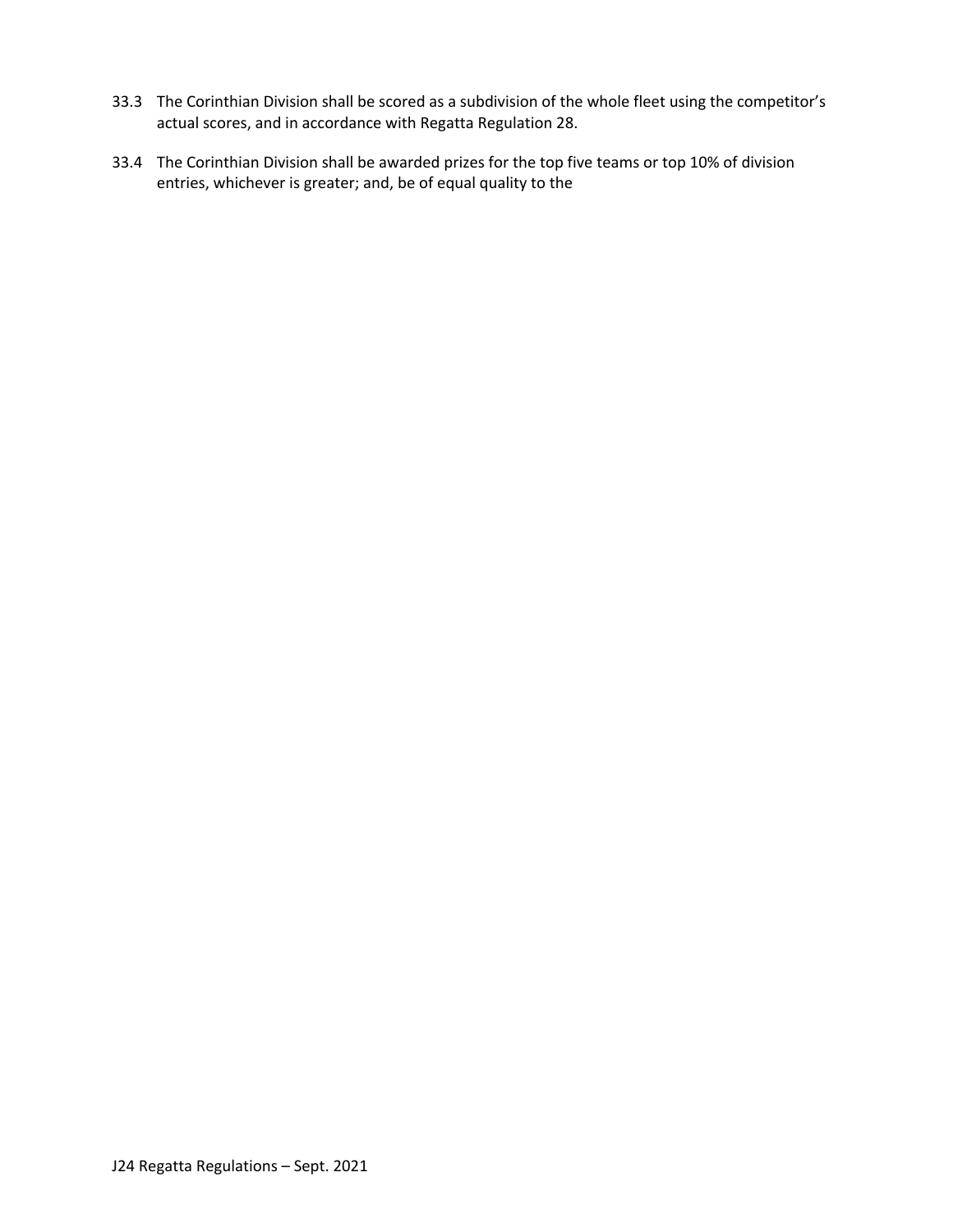# **CONTINENTAL CHAMPIONSHIPS**

# **35. Proposals**

- 35.1. Proposals to host a Continental Championship shall be submitted by a Fleet, with the endorsement of the Fleet's NJCA, or by a NJCA. Proposals shall be submitted to the IJCA Class office at least sixty (60) days before a WC meeting, and a minimum of three (3) years in advance of the proposed event date. The IJCA ED will facilitate selection and approval by the officers of the NJCAs involved.
- 35.2. The participating NJCAs should establish a rotation guideline for the hosting of a Continental Championship.
- 35.3. The proposal shall follow the format specified in APPENDIX A: Proposal to Host a Regatta. The proposal shall be in electronic format (PDF or Microsoft WORD document), and delivered to the IJCA Class office at least sixty (60) days prior to the selection meeting. Supplemental presentations, such as slideshows or video, may also be provided but shall not be an acceptable substitute for the APPENDIX A: Proposal to Host a Regatta.
- 35.4. The Proposal must be accompanied by a commitment signed by the Chairman or equivalent of the host NJCA and the proposed Event Chairman from the host Fleet to enter into an Agreement as set out in APPENDIX D: Agreement to Host a Continental Championship within sixty (60) days of being awarded the event.
- 35.5. The NJCA submitting the proposal shall identify any conflicts between the regulations, practices and national prescriptions to the RRS of the host country MNA and these IJCA Regatta Regulations. The NJCA shall propose resolutions to these conflicts agreeable to the MNA and the IJCA either with the proposal or within twelve (12) months following provisional acceptance of the proposal by the IJCA. The NJCA submitting the proposal shall communicate with the class office and the Chairman of the IJCA Technical Committee on the proposed resolutions.
- 35.6. The IJCA Class office will electronically distribute proposals to all NJCAs at least thirty (30) days prior to the date of the selection meeting.
- 35.7. A representative of the Fleet or NJCA requesting to host a Continental Championship event should attend the WC meeting, if possible, to provide information about the event and answer questions.
- 35.8. The IJCA will communicate the selection to the submitting NJCAs as soon as practical following the meeting.

# **36. Organizing Authority**

- 36.1. When a Fleet has been awarded a Continental Championship event, they shall form a Continental Championship Organizing Authority (OA), as defined in RRS 89.1, within thirty (30) days of being awarded the Continental Championship by the IJCA.
- 36.2. The OA for a J/24 Continental Championship shall be comprised of the IJCA, host NJCA, Event Committee Chair, host Fleet and the host yacht club or sailing club.
- 36.3. The OA members and any changes to the membership are approved by the IJCA Executive Committee (EC). The ED is responsible for coordinating approval after submission to the class.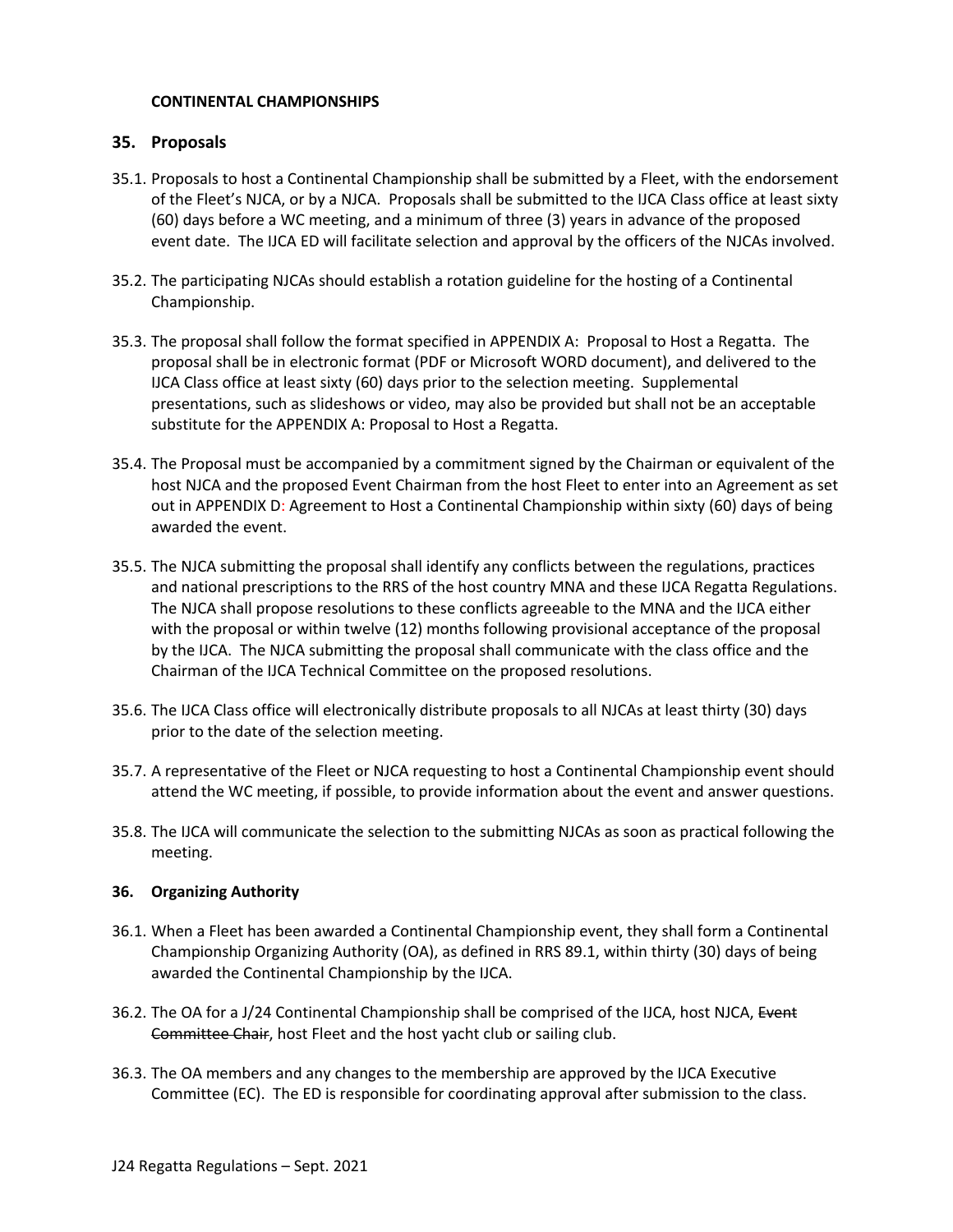- 36.4. The IJCA Class Representative at the Continental Championship may be the IJCA Executive Director, the IJCA Chair, or an appointee of the IJCA EC. The Class Representative will be a resource for the Organizing Committee, Race Committee, and Jury on all aspects of the event.
- 36.5. Members of the Continental Championship OA shall be listed in the event Notice of Race and Sailing Instructions.
- 36.6. The OA shall appoint an event Organizing Committee (OC) to plan, organize and run the Championship together with the Race Officials and Technical Committee.
- 36.7. The OA and OC shall appoint Race Officials and Technical Committee as described below **–** Race Officials and Technical Committees. The OA shall respect the requests from the IJCA Executive Committee to include individuals who will fill key positions in the organization of the Continental Championship in the following year to ensure continuity and transference.
- 36.8. All relationships with the National Authority (MNA) of the host country are the responsibility of the OA.
- 36.9. The OC is responsible for securing an official agreement from its National Authority (MNA) to organize the Continental Championship when required by the MNA regulations.
- 36.10. The Event Committee Chair and at least one other member of the OC shall be fluent in English.

# **37. Race Officials and Technical Committee**

- 37.1. In accordance with World Sailing Rules and Regulations, technical matters related to the Championship are delegated by the OA to committees fully in charge of managing those technical aspects of the Continental Championship. The committees are:
	- a. The International Jury, as defined in Appendix N of the RRS, headed by the Chief Judge.
	- b. The Race Committee, as defined in RRS 90.1, headed by the Race Officer.
	- c. . The Technical Committee, as defined in RRS 92, headed by the Chairman of the ITC.
	- d. The Race Office.

# **38. International Jury**

- 38.1. The Jury constituted in accordance with RRS Appendix N shall be appointed by the OA for the Continental Championship. At least three members of the Jury shall be selected from the IJCA endorsed International Judges list. The Chief Judge shall have previously served on a J/24 Continental Championship jury.
- 38.2. The IJCA EC shall approve the Chief Judge and the other members of the Jury for a Continental Championship, including any changes to initial appointments. The OA shall submit information on the proposed judges, and their applicable and specific experience with the J/24 Class to the ED at the IJCA Class office to coordinate the approval. This information shall be submitted prior to or with the Notice of Race (NOR).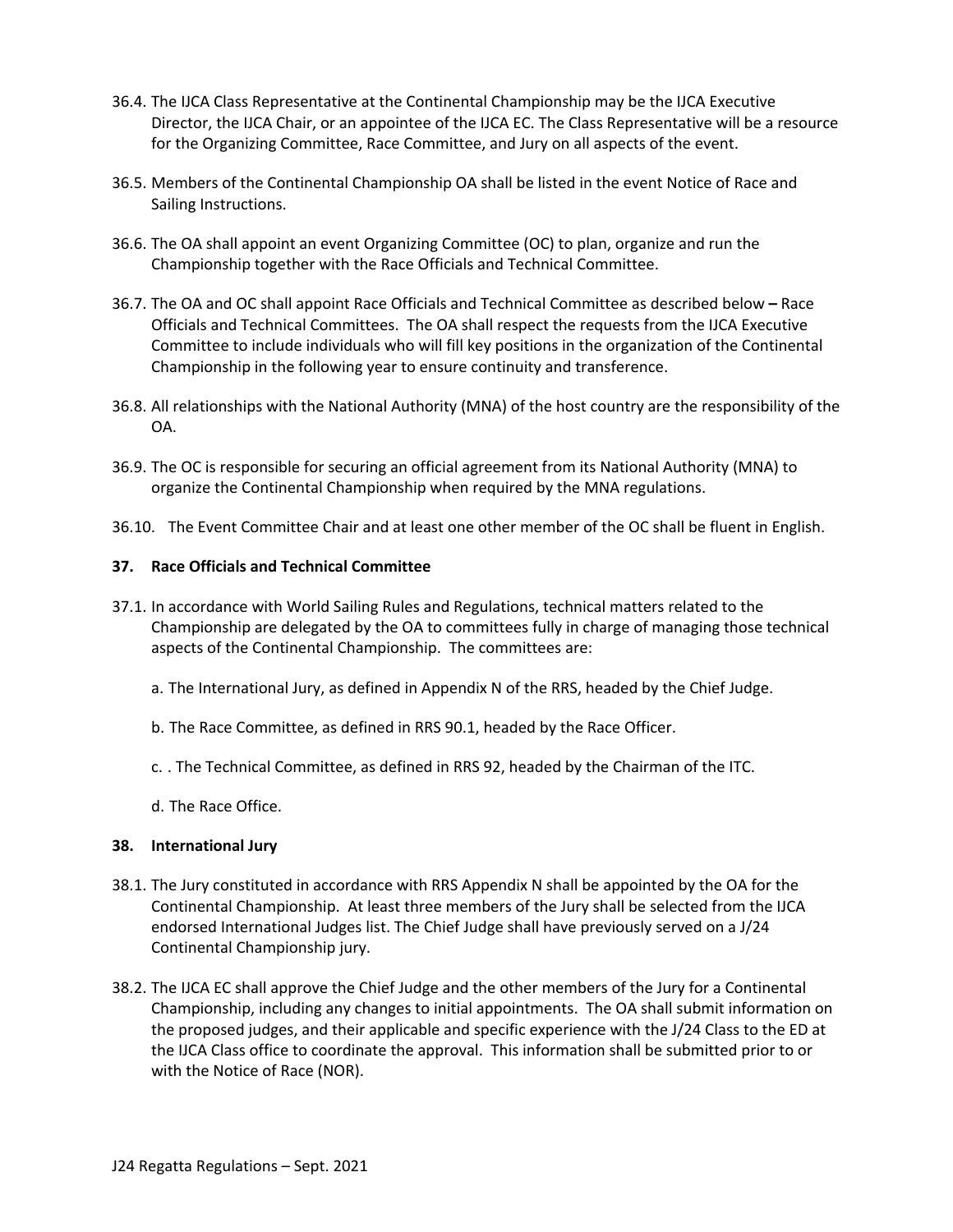- 38.3. The OA shall exercise care in inviting judges who have relevant experience with the J/24 and other one design keelboat events at an international Championship level. Proposed judges shall be fluent in English.
- 38.4. One seat on the Jury may be offered to the Chief Judge, or his delegate, for the next Continental Championship. The Organizing Authority for the next Continental Championship shall be responsible for this judge's travel expenses.
- 38.5. The Jury is responsible for the application of on-the-water judging when applicable and specified by the NOR and SIs.
- 38.6. In accordance with RRS 76.3, the Jury is not empowered to decide questions of eligibility or entry.
- 38.7. The OA shall designate a Jury Secretary devoted to the Jury. The Jury Secretary shall act at the direction of the Chief Judge. The Jury Secretary may collect and record the protest and scoring penalty forms after racing; coordinate parties for protest hearings; and, issue, distribute and post to the official notice board the hearing schedule and decisions of the International Jury.
- 38.8. The OA is encouraged to consult their MNA and those in neighboring countries to identify other events requiring an international jury in close proximity to the Continental Championships that may provide opportunities to share jury members and reduce travel costs.

#### **39. Race Committee**

- 39.1. The OA shall appoint the Race Officer (RO) and organize the race committee in accordance with the RRS. The RO for Continental Championships shall be a World Sailing certified International RO or hold the senior-most race management certification issued by the RO's national authority.
- 39.2. The IJCA EC shall approve the RO for a Continental Championship, and any changes to the initial appointment. The OA shall submit information on the proposed RO to the ED at the IJCA Class office who will coordinate the approval. This information shall be submitted prior to or with the NOR.
- 39.3. The OA shall exercise care in inviting an RO who has relevant experience with the J/24 and other one design keelboat class events at the international level. The proposed RO shall be fluent in English.
- 34.1. The RO shall not be from the local host yacht club. The OA may petition the EC for an exception when the RO has specific experience with J/24s. A DRO may be from the local host yacht club.

# **40. Technical Committee**

- 40.1. The OA shall form a Technical Committee with the Chair as appointed by the ITC.
- 40.2. The Technical Committee Chairman shall be the final authority on measurement processes and decisions during the pre-race inspections; on-the-water equipment inspections; and, be the authority responsible for interpreting the IJCA Class rules for the Jury.
- 40.3. The Technical Committee Chairman shall approve the measurement equipment to be used for inspection at the event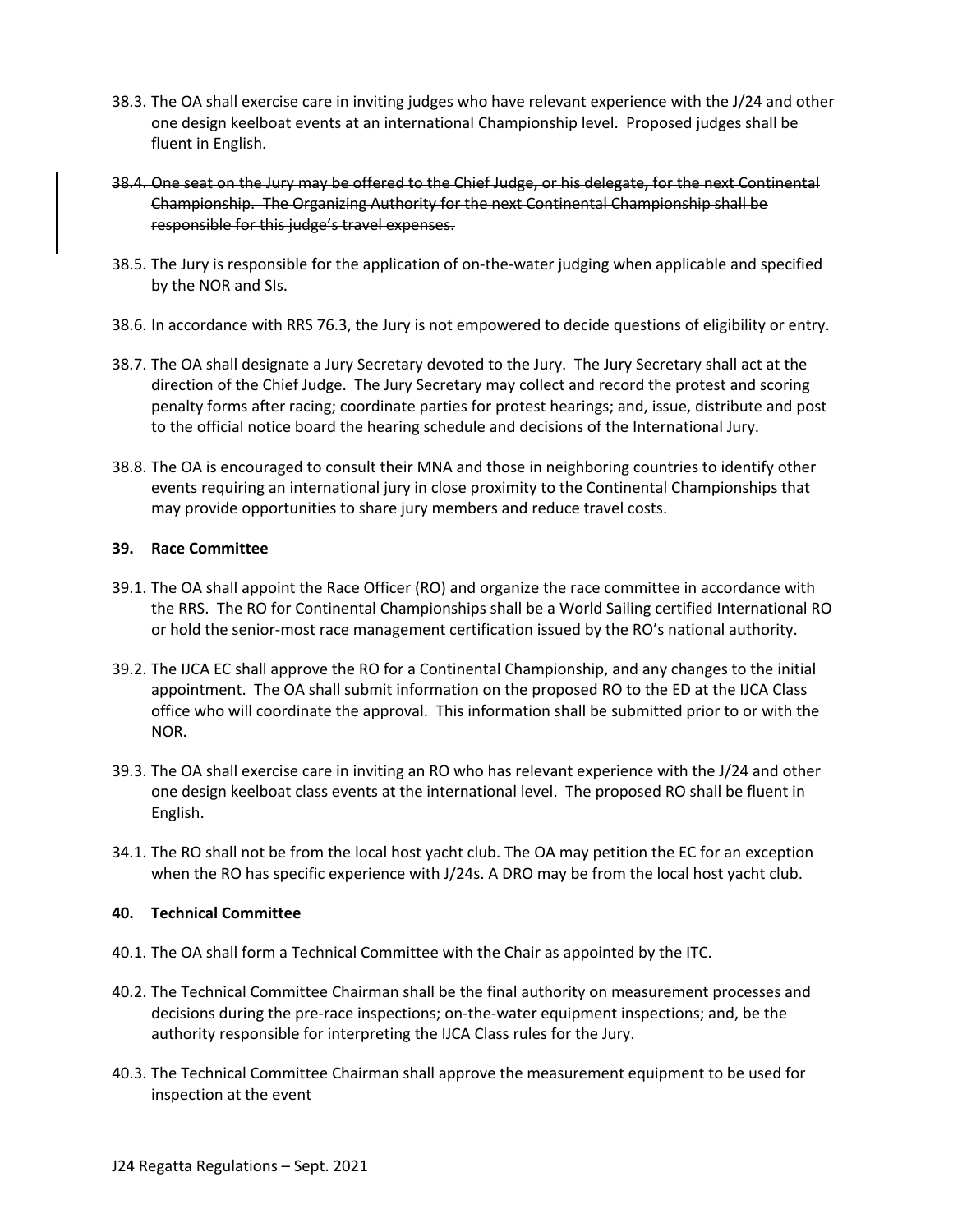- 40.4. The Technical Committee Chairman shall approve all measurers and equipment inspectors who will participate in inspection at the event.
- 40.5. At the direction of the Technical Committee Chair, the Technical Committee shall arrange for all required personnel, training, equipment, facilities and forms required to complete the inspection for the planned number of entries in the time allotted for inspection at the event site.
- 40.6. The Technical Committee Chair shall organize and conduct on-the-water inspections of boats, when appropriate, to ensure continued adherence to Class rules.
- 40.7. The Technical Committee Chair shall resolve issues involving repair and/or replacement of equipment and advise the jury on any Class rules issues.

# **41. Race Office**

- 41.1. The OC shall appoint members of the Race Office.
- 41.2. The Race Office organizes interfaces between competitors and race officials, and manages matters related to entries, results, attendance at event functions, and other issues associated with the competitors' attendance at the Continental Championships.
- 41.3. The Race Office should be staffed by a minimum of two (2) people when the competitors are ashore and one (1) when the competitors are on the water.
- 41.4. The Race Office maintains and posts Race Committee notices on the official notice board.

#### **42. Continental Championship Entries**

- 42.1. Continental Championships shall be open to all J/24 Class boats with current IJCA issued Measurement Certificates whose owners and drivers are current members of their respective NJCAs.
- 42.2. There shall be no qualification series for entry to Continental Championships.
- 42.3. Should the limitations of the facilities at the event location be reason to limit the number of entries, this limitation shall be declared in the Proposal to Host and must be approved by the relevant NJCAs prior the selection decision. Any limit on the number of entries shall be stated in the NOR, and entries shall be accepted in the order in which they are completed (received and paid) up to the agreed limit.
- 42.4. Any participating NJCA may designate a Continental Championship as a World Championship Qualifying event for members of that NJCA.

#### **43. Rules**

- 43.1. Racing shall be conducted under the RRS with the following specifications and changes:
- 43.2. Advertising for Continental Championships shall comply with World Sailing Regulation 20.

43.3. [Deleted].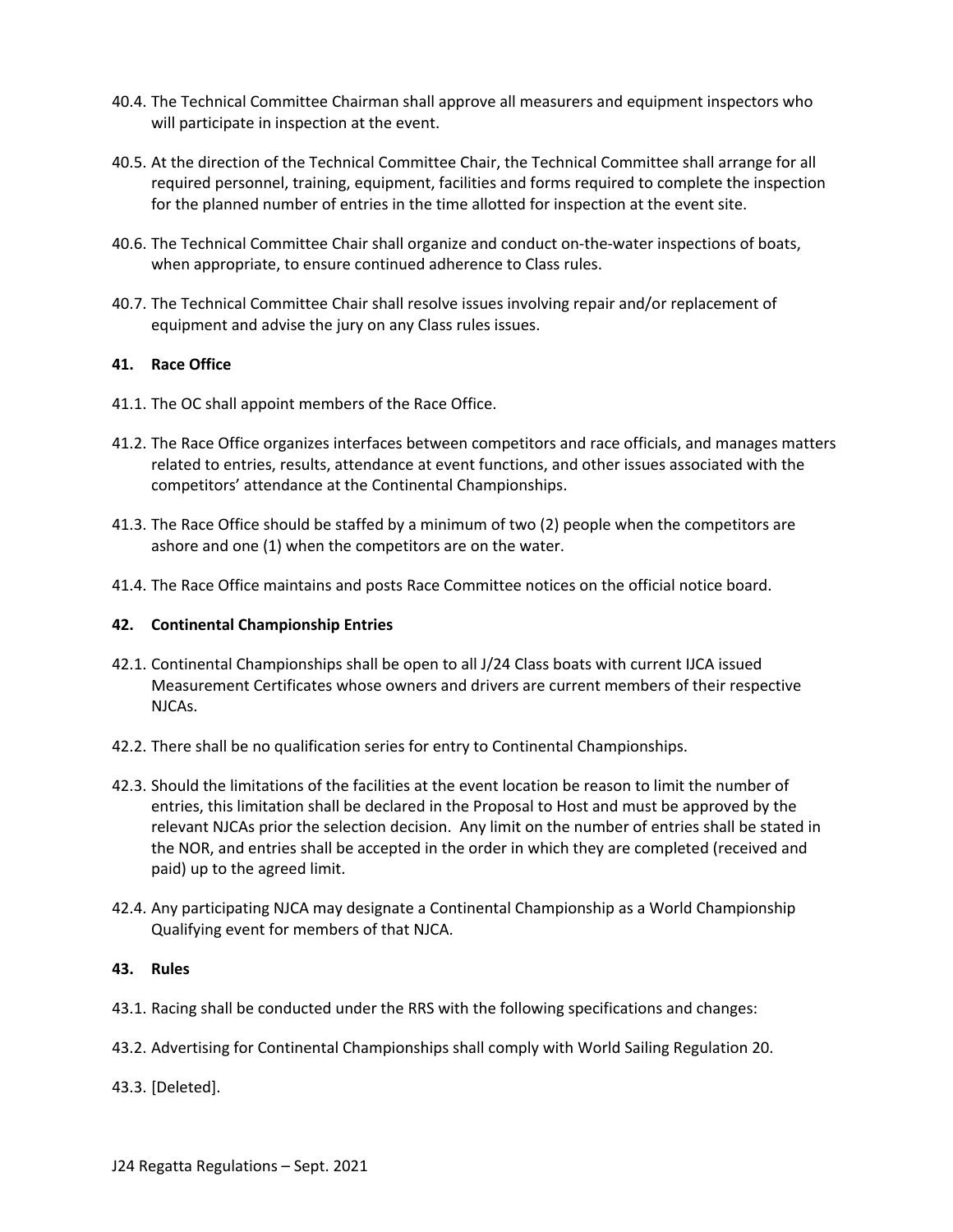# 43.4. [Deleted]

43.5. Other adjustments to class rules and RRS are detailed in the Class Standard NOR and SIs.

# **44. Notice of Race**

- 44.1. The IJCA Class Standard Notice of Race shall be used for all Continental Championships. This document, in template format may be obtained from the IJCA website of the IJCA Class office.
- 44.2. The official NOR shall be in English. Translations into other languages is permitted, but the official English language version shall prevail in any conflicts.
- 44.3. The NOR for a Continental Championship shall be approved by the RO and the Chief Judge prior to electronic format (MS Word) submission to the IJCA Class office at least six (6) months prior to the start of the event.
- 44.4. The NOR must be approved by the ITC prior to publishing. The ED will coordinate the approval process. Any deviations from the IJCA Class Standard NOR must be noted and explained. Any subsequent amendments to the NOR must also be approved by the ITC.
- 44.5. The approved NOR shall be posted on the IJCA and event websites as early as possible. If all of the details have not yet been worked out and approved, it may be published as a "Preliminary Notice of Race" or an "Invitation to Race".

# **45. National Prescriptions**

45.1. Host country prescriptions to the RRS shall not apply to the Continental Championship when exclusion or deletion is allowed. Any prescriptions that must apply shall be identified and reprinted in the NOR and SIs.

# **46. Sailing Instructions**

- 46.1. The IJCA Class Standard Sailing Instructions shall be used for all Continental Championships. This document, in template format may be obtained from the IJCA website of the IJCA Class office.
- 46.2. The official SIs shall be in English. Translation into other languages is permitted, but the official English language version shall prevail in any conflicts.
- 46.3. The SIs for a Continental Championship shall be approved by the RO and the Chief Judge prior to electronic format (MS Word) submission to the IJCA Class office at least three (3) months prior to the start of the event.
- 46.4. The SIs must be approved by the ITC prior to publishing. The ED will coordinate the approval process. Any deviations from the IJCA Class Standard SIs must be noted and explained. Any subsequent amendments to the SIs must also be approved by the ITC.

# **47. Inspection**

47.1. All boats entering a Continental Championship shall have a current Measurement Certificate issued by the IJCA Class office.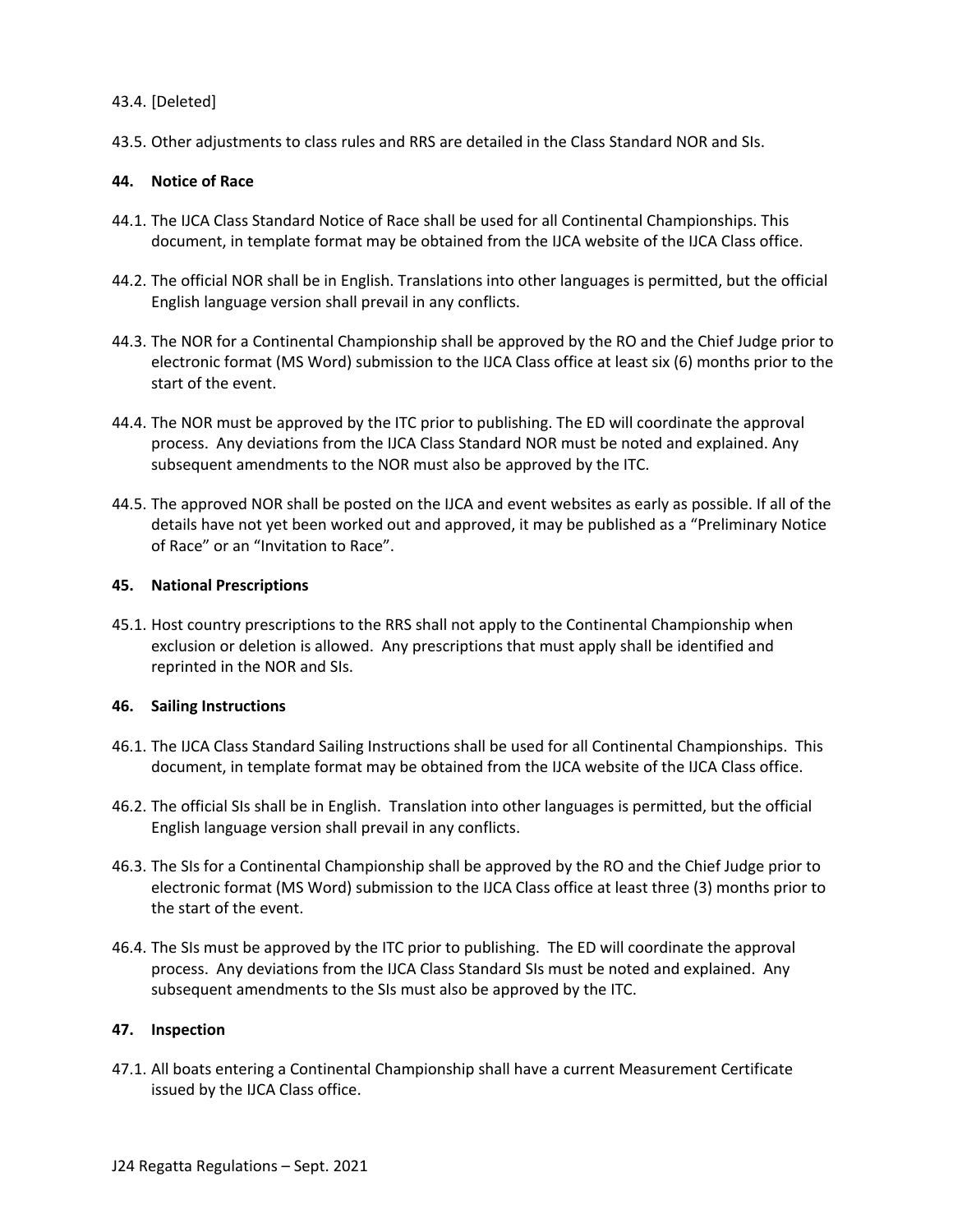- 47.2. No measurement for boat certification shall take place at this event.
- 47.3. A complete measurement of sails and selected inspection of rigging, fixed and optional equipment and "all up boat weight" (boat weight including portable equipment except sails and without personal equipment) of all competing boats must be conducted and passed before a boat is accepted as an entry. Any boat may be inspected at any time for compliance with Class rules. The ITC Chair may approve alternative measurement schemes
- 47.4. Only measurement equipment approved by the Chair of the Technical Committee, including sail templates, keel templates, weighing scales and all other templates, gauges and measuring devices shall be used for inspection at Continental Championships. A list of required equipment and personnel is available through the Class office or the ITC Chair.
- 47.5. Inspection will be planned and organized by the Technical Committee under the direction of its Chairman.
- 47.6. The Technical Committee shall provide competitors with instructions for the condition in which the boats shall be presented for inspection.
- 47.7. Inspection operations for boats shall be conducted during the times specified in the NOR. Exceptions may be made for volunteers' boats, test boats and chartered boats but shall be done with the same equipment and under the direction of the Technical Committee Chairman.
- 47.8. Boats inspected prior to the event may be quarantined until the event starts.
- 47.9. There shall be no charges, monetary or otherwise, to competitors for inspection of boats or measurement of sails at a Continental Championships.
- 47.10. During racing the Technical Committee may conduct on-the-water or dockside inspections of any boats to ensure continued adherence to Class rules. The OC shall provide a designated rib or soft sided support boat for this purpose.

#### **48. Entry Fees**

- 48.1. Entry fees are set by the OA with the approval of the IJCA EC.
- 48.2. The fees shall cover launch, mooring and haul-out of boats during the event; storage of boats and trailers for a reasonable time prior to, during and following the event; prizes; some social activities.
- 48.3. The Regatta Organizing Committee is encouraged to obtain sponsors and raise funds to assist with event expenses and to keep entry fees for competitors as low as possible.

# **49. Schedule of Races**

- 49.1. A minimum of six (6) races shall be scheduled, with a minimum of four (4) races to be completed to constitute a Continental Championship series.
- 49.2. There shall be no lay days.

#### **50. Courses**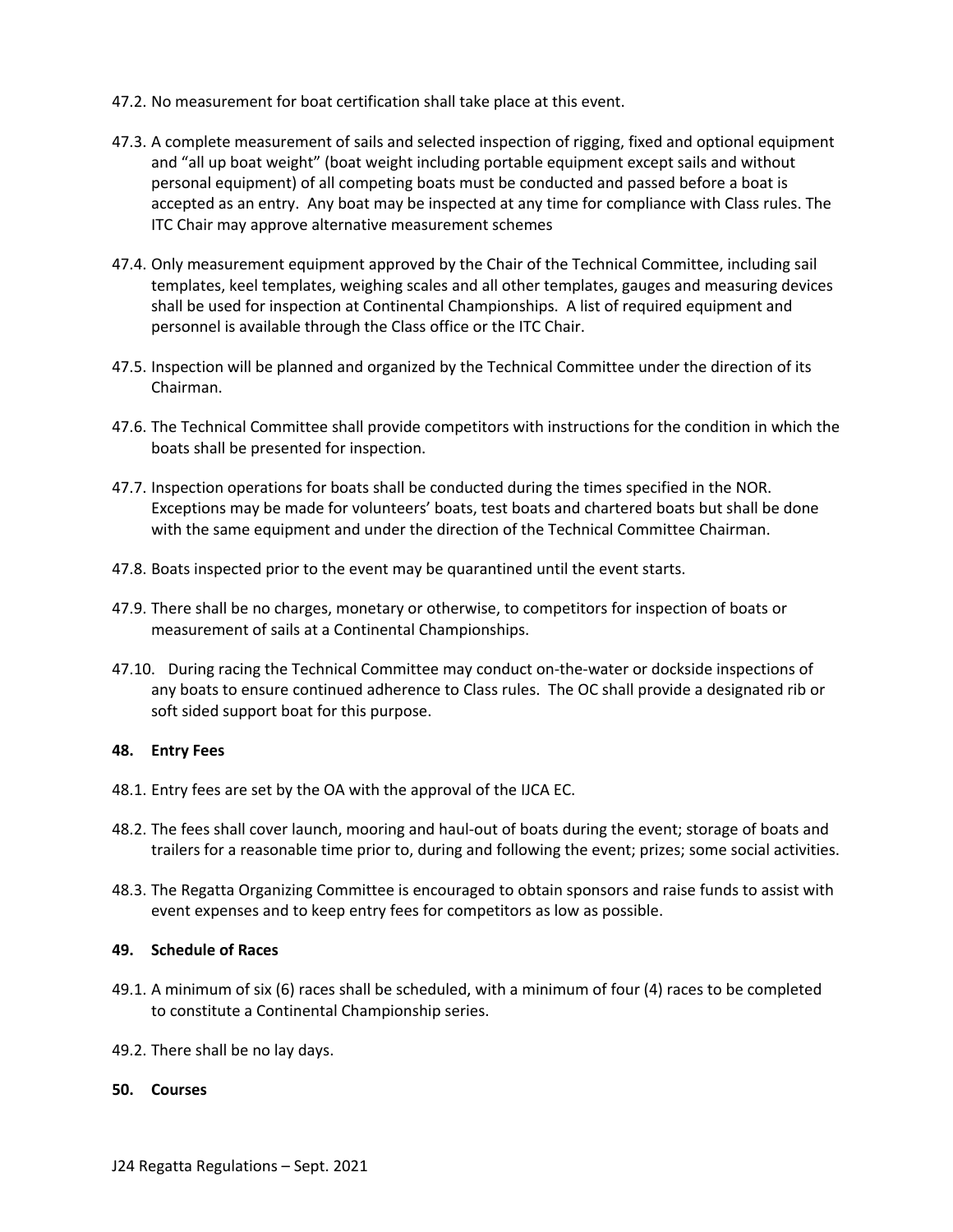- 50.1. Continental Championship courses shall be Windward/Leeward per RRS Appendix S WA3 or LA2
- 50.2. Individual races should be targeted for 60 to 80 minutes.
- 50.3. Course WA3 may be shortened to LA2 at the discretion of the RC and in accordance with the RRS.

# **51. Scoring**

- 51.1. The Low Point Scoring System, RRS A4, shall be used.
- 51.2. Each boat's series score shall be the total of her race scores excluding her worst score, provided that more than four (4) races have been completed.
- 51.3. Only entrants that have completed all requirements for entry as stated in the NOR, SIs, Class rules and these Regatta Regulations shall be included on the list of competitors used for scoring.

# *OA should see Regatta Regulation #56*

# **52. Prizes**

- 52.1. Prizes provided by the OC at Continental Championships shall be awarded to at least the top 10% of boats entered. Additionally, prizes shall be awarded to the entire crew of the top five (5) boats.
- 52.2. The OC may award other prizes at their discretion.

#### *OA should see Regatta Regulation #56*

53. **Protest Fees** – are not permitted.

# **54. Charter Boats**

- 54.1. The OC shall establish a Charter Boat Committee to facilitate the location and arrangements for suitable boats for charter by competitors.
- 54.2. Boats must have a current IJCA issued Measurement Certificate to be considered for charter. An owner of a charter boat must be a Class member as required for a Measurement Certificate.
- 54.3. Chartered boats may be measured prior to the schedule set out in the NOR to obtain a Measurement Certificate. Such measurement shall not exempt these boats from the event inspection process.
- 54.4. The OC, through the Charter Boat Committee, shall make every effort to insure boats provided for charter are compliant with Class rules. Any costs to competitors to bring chartered boats into compliance shall be borne by the boat's owner. The OA may help by withholding charter fees from the owner.

# **55. Expenses**

55.1. The OA shall be responsible for travel, local accommodation and daily meal stipend of the following event officials: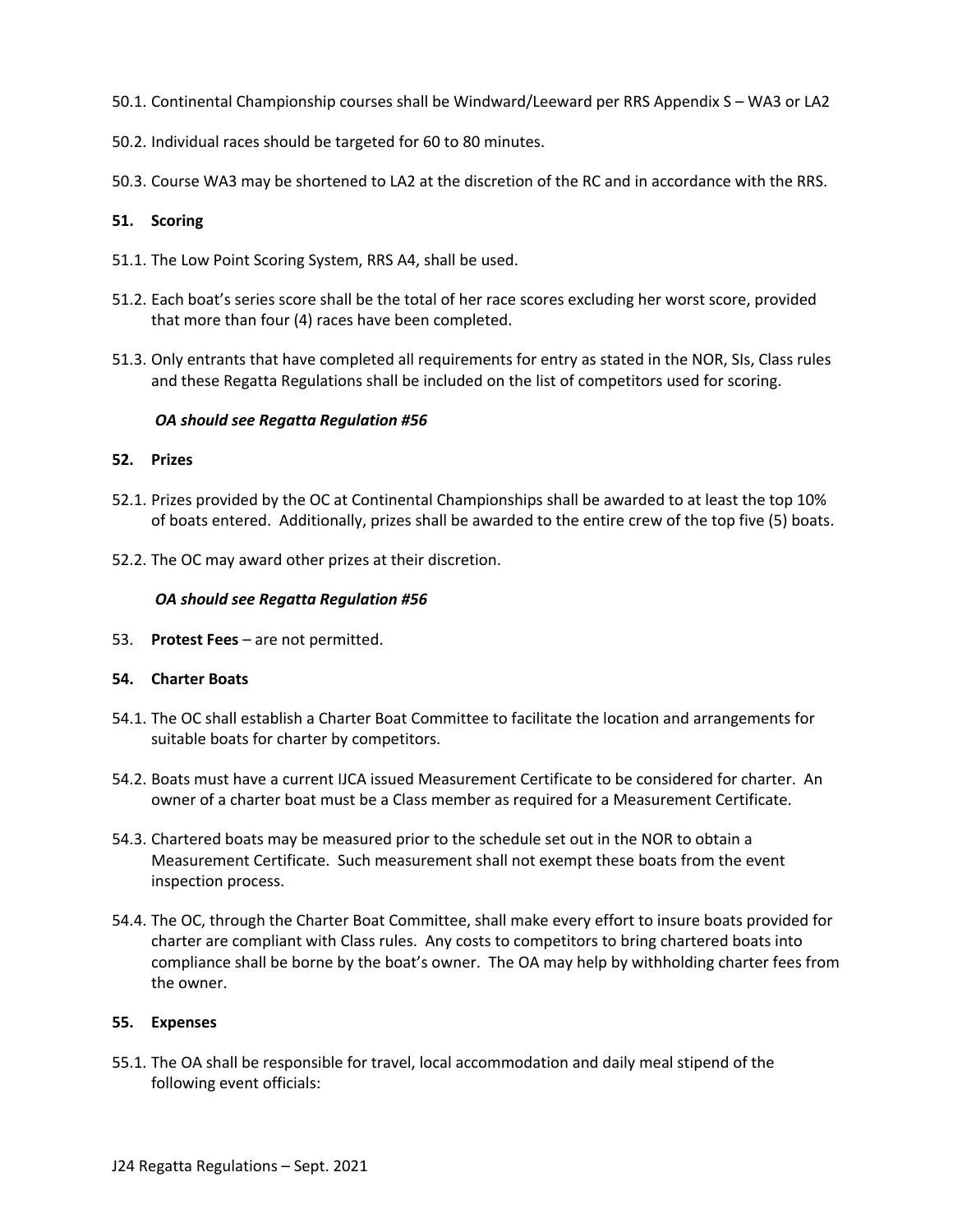- a. Members of the Jury while traveling to/from and attending the event
- b. The RO while traveling to/from and attending the event
- c. The Technical Committee Chairman while traveling to/from and attending the event and any associated pre-event meetings
- d. The IJCA Class Representative, as appointed.
- 55.2. Reimbursements to these officials shall be made prior to the end of the event. The OA shall establish and communicate the procedure for reimbursement in advance of the start of the event.

# **56. Corinthian Division**

- 56.1 The OA is encouraged to include a Corinthian Division for scoring and prizes in the World Championship.
- 56.2 To be considered an entry in the Corinthian Division, the each member of the crew shall provide proof of a valid World Sailing Group 1 status at the time of registration.
- 56.3 The Corinthian Division shall be scored as a subdivision of the whole fleet using the competitor's actual scores, and in accordance with Regatta Regulation 28.
- 56.4 The Corinthian Division shall be awarded prizes for the top five teams or top 15% of division entries, whichever is greater; and, be of equal quality to the overall awards.

# **Section D – Class Sanctioned Events**

# **60. Proposals**

- 60.1. A NJCA may require a proposal to host an event. The NJCA shall determine the timeline and criteria by which a proposal is evaluated.
- 60.2. It is the recommendation of the IJCA that a proposal follow the format specified in APPENDIX A: Proposal to Host a Regatta. The proposal should be in electronic format (PDF or Microsoft WORD document), and delivered to the NJCA Class office with sufficient time to evaluate the proposal. Supplemental presentations, such as slideshows or video, may also be provided in addition to APPENDIX A: Proposal to Host a Regatta.
- 60.3. A proposal shall identify any conflicts between the regulations, practices and national prescriptions to the RRS of the host country MNA and these IJCA Regatta Regulations. The NJCA shall propose resolutions to these conflicts agreeable to the MNA and the IJCA. The NJCA should communicate with the class office and the Chairman of the IJCA Technical Committee on the proposed resolutions.
- 60.4. The NJCA should communicate the selection to the host organization as soon as practical.

#### **61. Organizing Authority**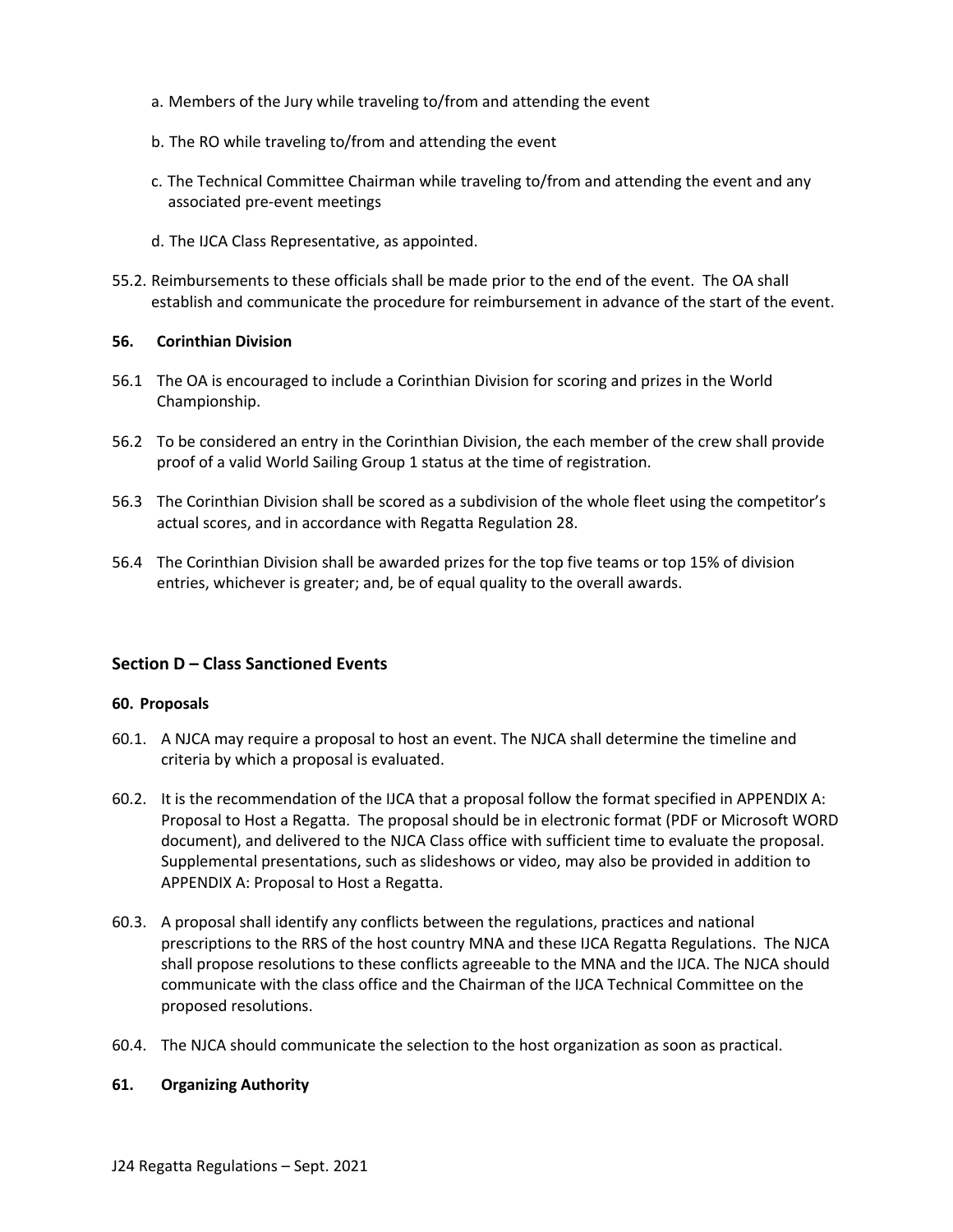- 61.1. When a Fleet or Host's proposal has been accepted by the NJCA, they shall form a Event Organizing Authority (OA), as defined in RRS 89.1, within thirty (30) days.
- 61.2. The OA for a J/24 National Championship shall be comprised of the IJCA, host NJCA, host Fleet and the host yacht club or sailing club.
- 61.3. The IJCA Class Representative at a Championship event may be the IJCA or NJCA Executive Director, the NJCA Chair, or an appointee of the NJCA. The Class Representative will be a resource for the Organizing Committee, Race Committee, and Protest Committee on all aspects of the event.
- 61.4. Members of the OA shall be listed in the event Notice of Race and Sailing Instructions.
- 61.5. The OA shall appoint an event Organizing Committee (OC) to plan, organize and run the event together with the Race Officials and Technical Committee.
- 61.6. The OA and OC shall appoint Race Officials and Technical Committee as described below **–** Race Officials and Technical Committees. The OA should consult the IJCA Class office to identify qualified and certified race officials.
- 61.7. All relationships with the National Authority (MNA) of the host country are the responsibility of the OA.
- 61.8. The OC is responsible for securing an official agreement from its National Authority (MNA) to organize the event when required by the MNA regulations.

# **62. Race Officials and Technical Committee**

- 62.1. In accordance with World Sailing Rules and Regulations, technical matters related to the event are delegated by the OA to committees fully in charge of managing those technical aspects of event. The committees are:
- 62.1.1.The International Jury, as defined in Appendix N of the RRS, headed by the Chief Judge or a Protest Committee.
- 62.1.2.The Race Committee, as defined in RRS 90.1, headed by the Race Officer.
- 62.1.3.. The Technical Committee, as defined in RRS 92, headed by a Technical Committee Chair for the NJCA or the Chairman of the ITC.
- 62.1.4.The Race Office.

#### **63. International Jury/Protest Committee**

63.1. For an event to be non-appealable, the OA shall constitute a Jury in accordance with RRS Appendix N and in consultation with the Class Office. At least three members of the Jury should be selected from the IJCA endorsed International Judges list. It is strongly recommended that the Chief Judge has previously served on a J/24 Championship jury.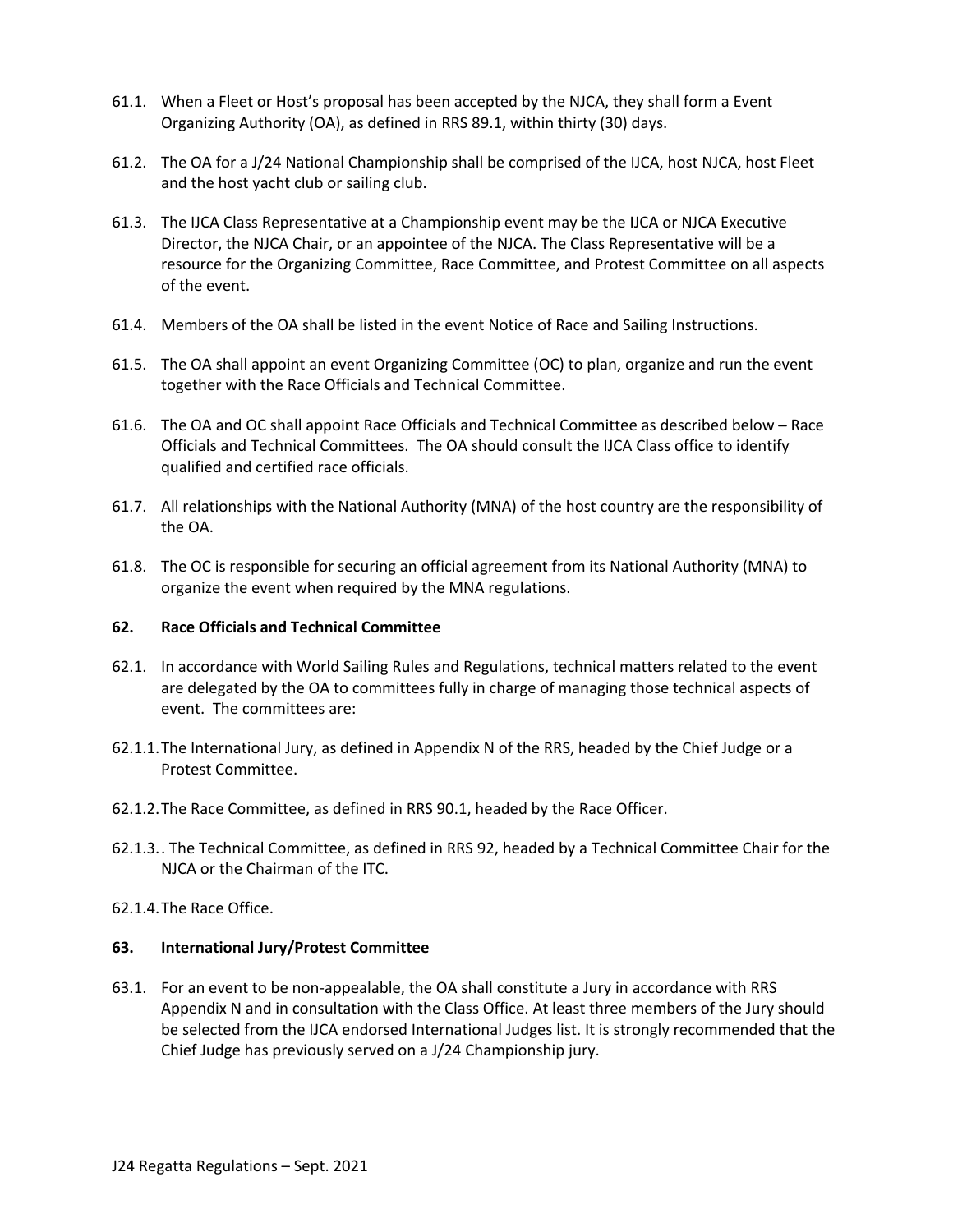- 63.2. The OA should submit information on the proposed judges, and their applicable and specific experience with the J/24 Class to the ED at the IJCA Class office for review. This information shall be submitted prior to or with the Notice of Race (NOR).
- 63.3. The OA shall exercise care in inviting judges who have relevant experience with the J/24 and other one design keelboat events at a level equal to the event.
- 63.4. The Jury is responsible for the application of on-the-water judging when and if it is specified by the NOR and SIs.
- 63.5. In accordance with RRS 76.3, the Jury is not empowered to decide questions of eligibility or entry.
- 63.6. The OA shall designate a Jury Secretary devoted to the Jury. The Jury Secretary shall act at the direction of the Chief Judge. The Jury Secretary may collect and record the protest and scoring penalty forms after racing; coordinate parties for protest hearings; and, issue, distribute and post to the official notice board the hearing schedule and decisions of the International Jury.
- 63.7. The OA is encouraged to consult their MNA and those in neighboring countries to identify other events requiring an international jury in close proximity to the Continental Championships that may provide opportunities to share jury members and reduce travel costs.
- 63.8. If the OA appoints a Protest Committee with a minimum of three members, all care and consideration described above applies except that the results of a hearing may be appealable. All members of a Protest Committee should be certified as judges by their MNA.

#### **64. Race Committee**

- 64.1. The OA shall appoint the Race Officer (RO) and organize the race committee in accordance with the RRS. The RO for the event shall be a race officer certified by the host's MNA for a level appropriate to the event level (nationally certified race officer for a national level event).
- 64.2. The OA shall exercise care in inviting an RO who has relevant experience with the J/24 and other one design keelboat class events at the appropriate level.
- 64.3. For high-level, national events, the RO should not be from the local host yacht club to avoid the appearance of favoritism. A DRO may be from the local host yacht club.

#### **65. Technical Committee**

- 65.1. The OA shall form a Technical Committee in consultation with the Chair as appointed by the ITC for national events. A single Technical Representative should be available for local or regional events.
- 65.2. The Technical Committee Chairman shall be the final authority on measurement processes and decisions during the pre-race inspections; on-the-water equipment inspections; and, be the authority responsible for interpreting the IJCA Class rules for the Jury or protest committee.
- 65.3. The Technical Committee Chairman shall approve the measurement equipment to be used for inspection at the event and what measurement will take place.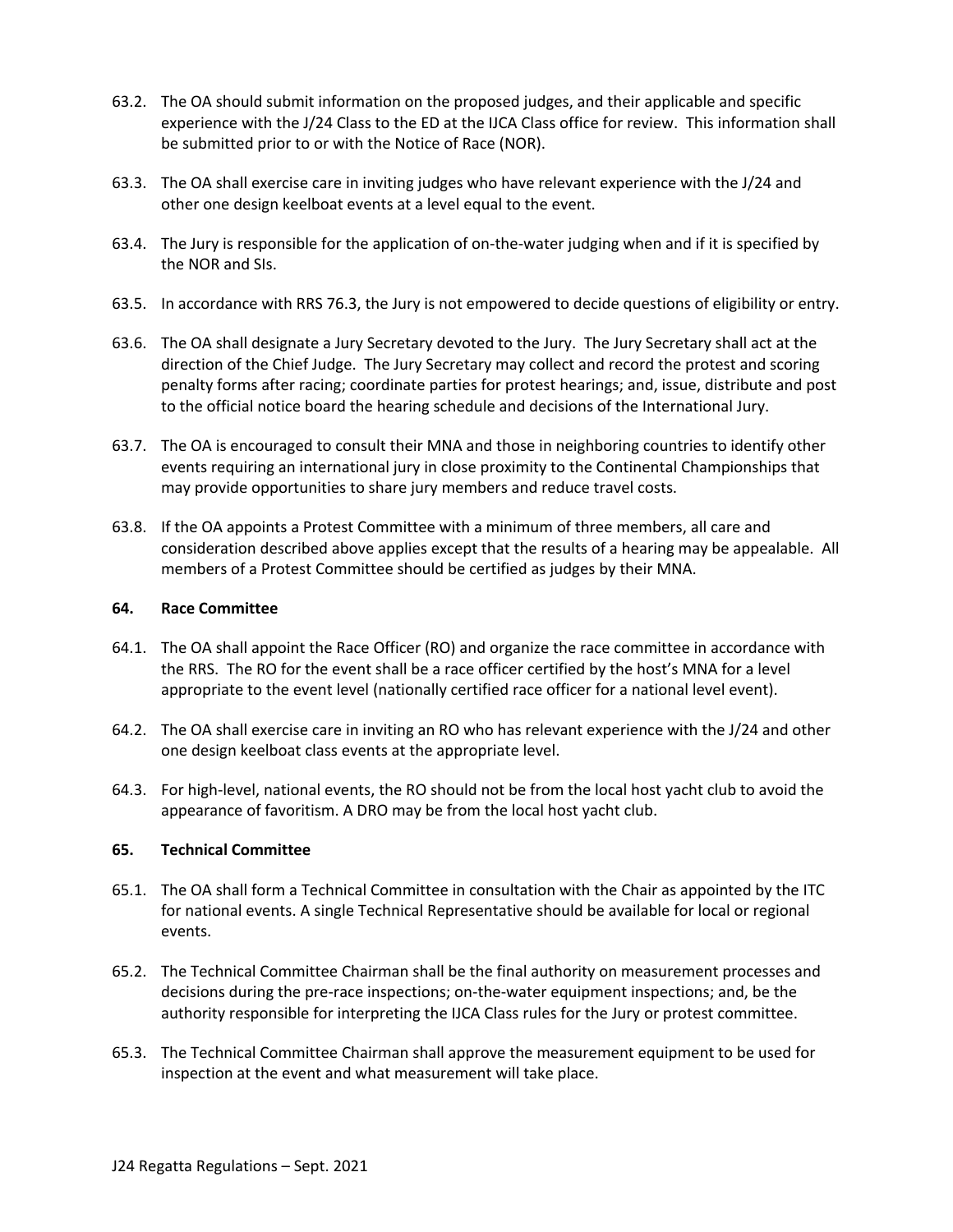- 65.4. The Technical Committee Chairman shall approve all measurers and equipment inspectors who will participate in inspection at the event.
- 65.5. At the direction of the Technical Committee Chair, the Technical Committee shall arrange for all required personnel, training, equipment, facilities and forms required to complete the inspection for the planned number of entries in the time allotted for inspection at the event site.
- 65.6. The Technical Committee Chair shall organize and conduct on-the-water inspections of boats, when appropriate, to ensure continued adherence to Class rules.
- 65.7. The Technical Committee Chair shall resolve issues involving repair and/or replacement of equipment and advise the jury or protest committee on any Class rules issues.

# **66. Race Office**

- **66.1.** The OC shall appoint members of the Race Office.
- 66.2. The Race Office organizes interfaces between competitors and race officials, and manages matters related to entries, results, attendance at event functions, and other issues associated with the competitors' attendance at the event.
- 66.3. The Race Office should be staffed by one or more people when the competitors are ashore and one (1) when the competitors are on the water.
- 66.4. The Race Office shall assist the Race Officials with maintaining notices on the official notice board.

#### **67. Event Entries**

- 67.1. Events shall be open to all J/24 Class boats with current IJCA issued Measurement Certificates whose owners and drivers are current members of their respective NJCAs.
- 67.2. Any limit on the number of entries shall be stated in the NOR, and entries shall be accepted in the order in which they are completed (received and paid) up to the agreed limit.
- 67.3. Any NJCA may designate an event as a World Championship Qualifying event for members of that NJCA.

#### **68. Rules**

- 68.1. Racing shall be conducted under the RRS with the following specifications and changes:
- 68.2. Advertising for Continental Championships shall comply with World Sailing Regulation 20.
- 68.3. Other adjustments to class rules and RRS are detailed in the Class Standard NOR and SIs.

#### **69. Notice of Race**

69.1. The IJCA Class Standard Notice of Race shall be used for all Class sanctioned events. This document, in template format may be obtained from the IJCA website of the IJCA Class office.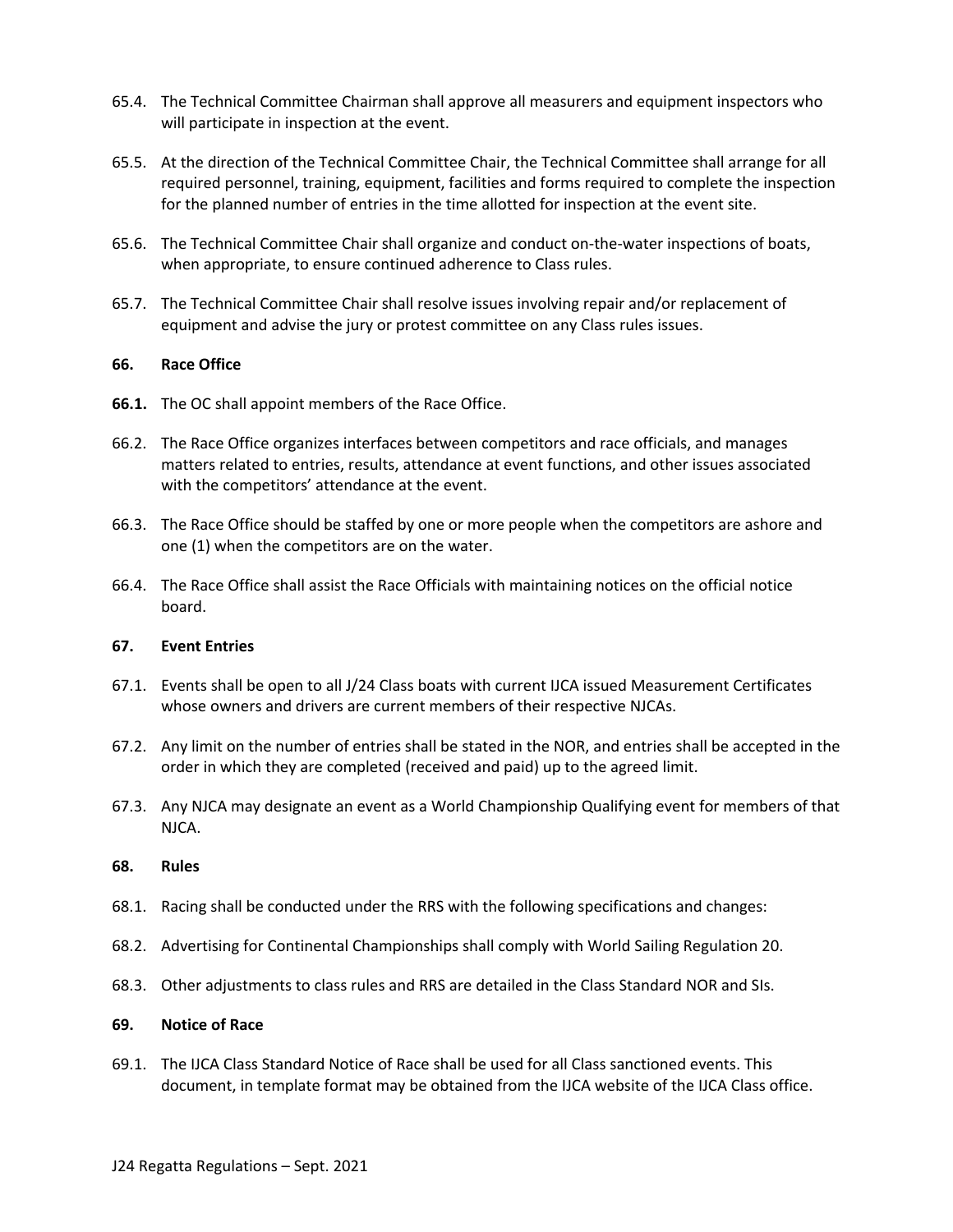- 69.2. NJCAs may post documents in the country's language. If international competitors are expected, OAs are encouraged to post official documents in English.
- 69.3. The NOR for an event shall be reviewed and approved by the RO and the Chief Judge and reconciled with Class Rules and these Regatta Regulations.
- 69.4. The NOR should be reviewed and approved by the Technical Committee Chair for the event prior to publishing. Deviations from the IJCA Class Standard NOR should be noted and explained.
- 69.5. The approved NOR shall be posted on the event website as early as possible. If all of the details have not yet been worked out and approved, it may be published as a "Preliminary Notice of Race" or an "Invitation to Race".

# **70. National Prescriptions**

70.1. The OA is encouraged to remove host country prescriptions to the RRS when exclusion or deletion is allowed. Any prescriptions that must apply shall be identified and reprinted in the NOR or SIs.

#### **71. Sailing Instructions**

- 71.1. The IJCA Class Standard Sailing Instructions shall be used for all Class sanctioned events. This document, in template format may be obtained from the IJCA website of the IJCA Class office.
- 71.2. NJCAs may post documents in the country's language. If international competitors are expected, OAs are encouraged to post official documents in English.
- 71.3. The SIs for an event shall be reviewed and approved by the RO and the Chief Judge and reconciled with Class Rules and these Regatta Regulations
- 71.4. The SIs should be reviewed and approved by the Technical Committee Chair for the event prior to publishing. Deviations from the IJCA Class Standard NOR should be noted and explained

# **72. Inspection**

- 72.1. All boats entering a Class sanctioned event should have a current Measurement Certificate issued by the IJCA Class office.
- 72.2. Accommodation of measurement for boat certification at the event is solely a matter for the OA, the Technical Chair, and the NJCA Technical Committee to determine.
- 72.3. The NJCA Technical Committee Chair and the event Technical Committee Chair should determine the inspection scheme for the event.
- 72.4. Only measurement equipment approved by the Chair of the Technical Committee, including sail templates, keel templates, weighing scales and all other templates, gauges and measuring devices shall be used for inspection at Continental Championships. A list of required equipment and personnel is available through the Class office or the ITC Chair.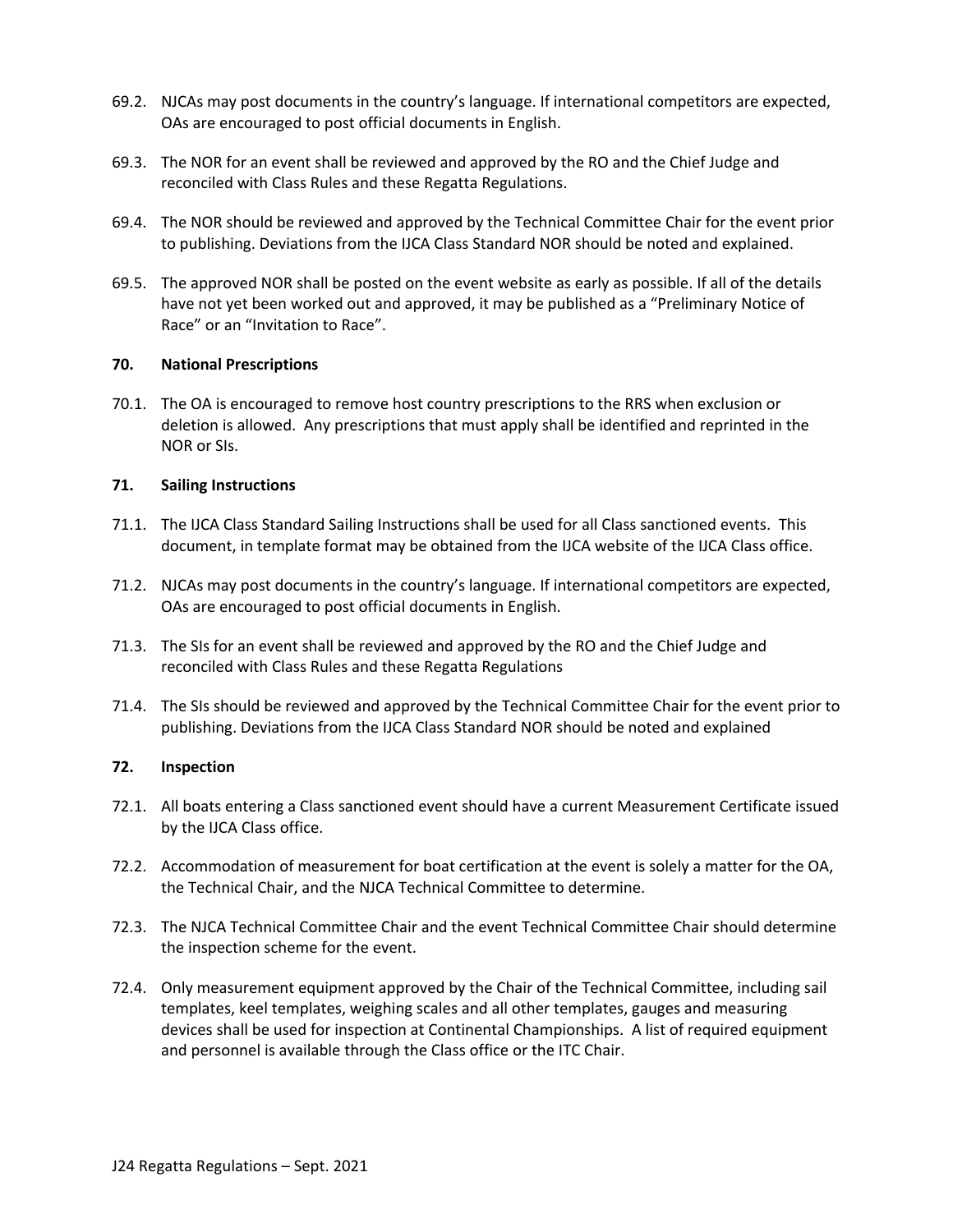- 72.5. Inspection will be planned and organized by the Technical Committee under the direction of its Chairman.
- 72.6. The Technical Committee shall provide competitors with instructions for the condition in which the boats shall be presented for inspection.
- 72.7. Inspection operations for boats shall be conducted during the times specified in the NOR. Exceptions may be made for volunteers' boats, test boats and chartered boats but shall be done with the same equipment and under the direction of the Technical Committee Chairman.
- 72.8. Boats inspected prior to the event may be quarantined until the event starts.
- 72.9. There shall be no charges, monetary or otherwise, to competitors for inspection of boats or measurement of sails should this occur at the event.
- 72.10. During racing the Technical Committee may conduct on-the-water or dockside inspections of any boats to ensure continued adherence to Class rules. The OC shall provide a designated rib or soft sided support boat for this purpose.

#### **73. Entry Fees**

- 73.1. Entry fees are set by the OA.
- 73.2. The fees shall cover launch, mooring and haul-out of boats during the event; storage of boats and trailers for a reasonable time prior to, during and following the event; prizes; some social activities.
- 73.3. The Regatta Organizing Committee is encouraged to obtain sponsors and raise funds to assist with event expenses and to keep entry fees for competitors as low as possible.

# **74. Schedule of Races**

74.1. The OA determines the number of races at an event. The Class prefers a minimum of four (4) races to be completed to constitute a Championship-level series.

#### **75. Courses**

- 75.1. Courses should be Windward/Leeward per RRS Appendix S WA3 or LA2
- 75.2. For national level events, individual races should be targeted for 60 to 80 minutes. For regional and lower events, the target times may be less.

#### **76. Scoring**

- 76.1. The Low Point Scoring System, RRS A4, shall be used.
- 76.2. Each boat's series score shall be the total of her race scores excluding her worst score, provided that more than four (4) races have been completed.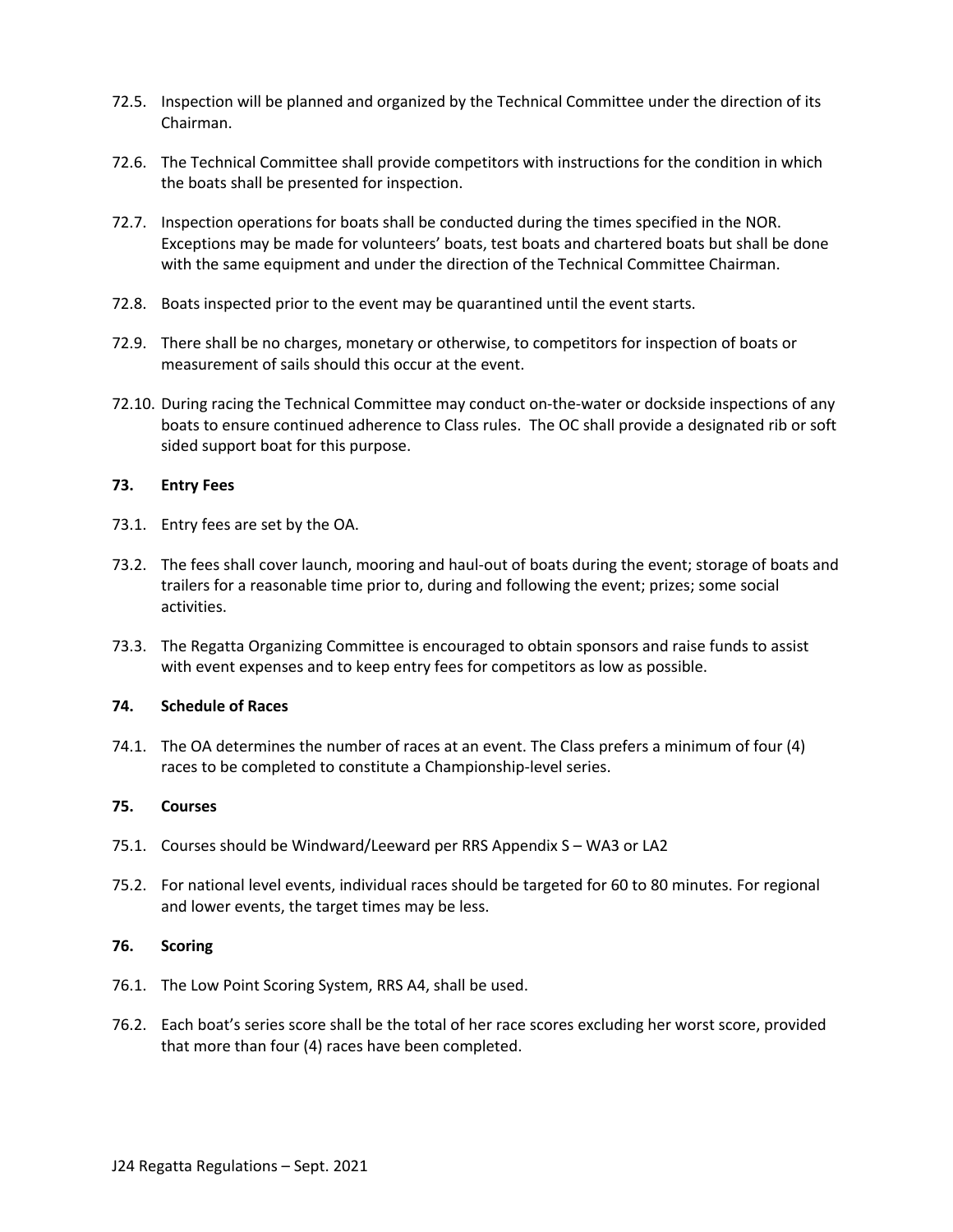76.3. Only entrants that have completed all requirements for entry as stated in the NOR, SIs, Class rules and these Regatta Regulations should be included on the list of competitors used for scoring.

# *76.3.1.OA should see Regatta Regulation #81*

#### **77. Prizes**

- 77.1. The OC is encouraged to provide prizes at the event to the top five boats, but the OC and NJCA are solely responsible for determining prizes at the event.
- 77.2. The OC may award other prizes at their discretion.

#### *77.2.1.OA should see Regatta Regulation #81*

78. **Protest Fees** – are not permitted.

#### **79. Charter Boats**

- 79.1. For national level events, the OC shouldl establish a Charter Boat Committee to facilitate the location and arrangements for suitable boats for charter by competitors.
- 79.2. Boats must have a current IJCA issued Measurement Certificate to be considered for charter. An owner of a charter boat must be a Class member as required for a Measurement Certificate.
- 79.3. Chartered boats may be measured prior to the schedule set out in the NOR to obtain a Measurement Certificate. Such measurement shall not exempt these boats from the event inspection process.
- 79.4. The OC, through the Charter Boat Committee, shall make every effort to insure boats provided for charter are compliant with Class rules. Any costs to competitors to bring chartered boats into compliance shall be borne by the boat's owner. The OA may help by withholding charter fees from the owner.

#### **80. Expenses**

- 80.1. The OA should pay for travel, local accommodation and daily meal stipend of the following event officials:
- 80.1.1.Members of the Jury or Protest Committee while traveling to/from and attending the event
- 80.1.2.The RO while traveling to/from and attending the event
- 80.1.3.The Technical Committee Chairman while traveling to/from and attending the event and any associated pre-event meetings
- 80.1.4.The Class Representative, if appointed.
- 80.2. Reimbursements to these officials should be made prior to the end of the event. The OA shall establish and communicate the procedure for reimbursement in advance of the start of the event.